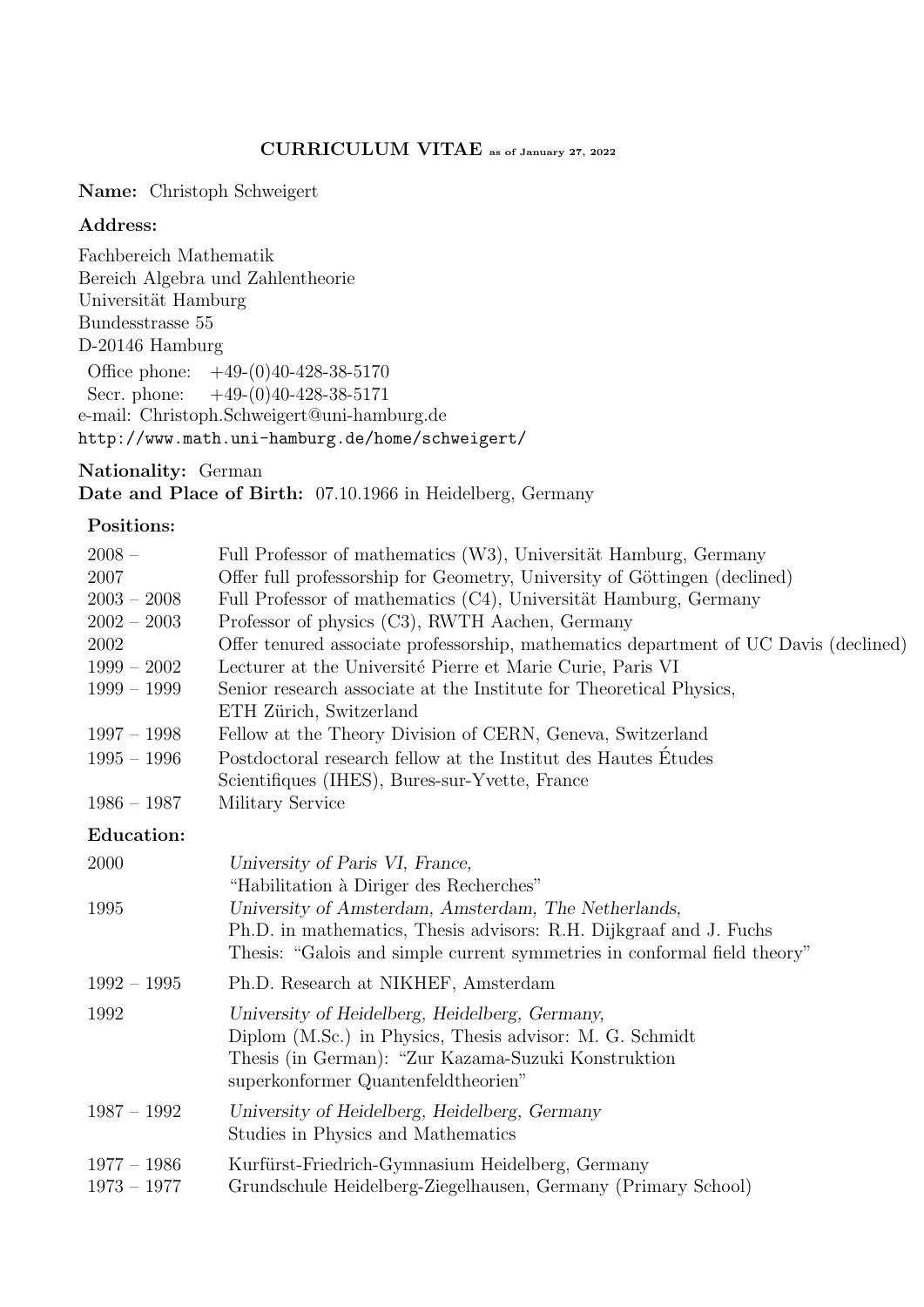## Research Appointments:

| April – June 2005:             | ETH Zürich                                                       |
|--------------------------------|------------------------------------------------------------------|
| February 2005:                 | Université Pierre et Marie Curie, Paris 6                        |
| September 2003:                | Université Pierre et Marie Curie, Paris 6                        |
| February 2002:                 | Max-Planck-Institute for gravitational physics, Potsdam, Germany |
| April $2001 - May 2001$ :      | Institute for Mathematics, University of Cologne, Germany        |
| April 2000:                    | Participating Guest at LBNL Berkeley, CA, USA                    |
| February $1999 - April 1999$ : | Participating Guest at UC Berkeley, CA, USA                      |
| October 1996 – December 1996:  | Participating Guest at LBNL Berkeley, CA, USA                    |
| September 1995:                | Visiting Scientist at CERN, Geneva, Switzerland                  |

## Special Activities:

| November 2021       | Coorganizer of the workshop "Quantum Field Theories and Quantum<br>Topology Beyond Semisimplicity" at BIRS, Banff, Canada                     |
|---------------------|-----------------------------------------------------------------------------------------------------------------------------------------------|
| February 2021       | Coorganizer of the mini-workshop "Non-semisimple Tensor Categories"<br>and Their Semisimplification" at MFO Oberwolfach                       |
| February 2020       | Coorganizer of the concluding colloquium of the Research Training Group 1670                                                                  |
| August 2019         | Coorganizer of the summer school "Algebraic Structures in Quantum"<br>Field Theory", Hamburg                                                  |
| February 2018       | Coorganizer of the workshop "Meeting on non-semisimple TFT<br>and logarithmic CFT", Hamburg                                                   |
| December 2017       | Coorganizer of the workshop "Quantum Physics meets Mathematics - a workshop<br>on the occasion of Klaus Fredenhagen's 70th birthday", Hamburg |
| <b>July 2017</b>    | Coorganizer of the conference "Stringmath 2017"<br>Hamburg                                                                                    |
| <b>July 2017</b>    | Coorganizer of the summer school "Pre-StringMath Summer School"<br>Hamburg                                                                    |
| June 2017           | Coorganizer of the workshop "Lessons from conformal field theory"<br>Hamburg                                                                  |
| December 2016       | Coorganizer of the mini-workshop "New interactions between homotopical algebr<br>and quantum field theory" at MFO Oberwolfach                 |
| September 2016      | Coorganizer of the workshop "Local quantum physics and beyond"<br>in memoriam Rudolf Haag, Hamburg, Germany                                   |
| February 2015       | Coorganizer of the workshop Infinite-dimensional Structures in Higher<br>Geometry and Representation Theory"<br>Hamburg, Germany              |
| August 2014         | Coorganizer of the summer school "Conformal field thery and Nichols algebras"<br>Rauischholzhausen, Germany                                   |
| February/March 2014 | Coorganizer of the workshop "Modern Trends in topological field theory"<br>ESI, Vienna                                                        |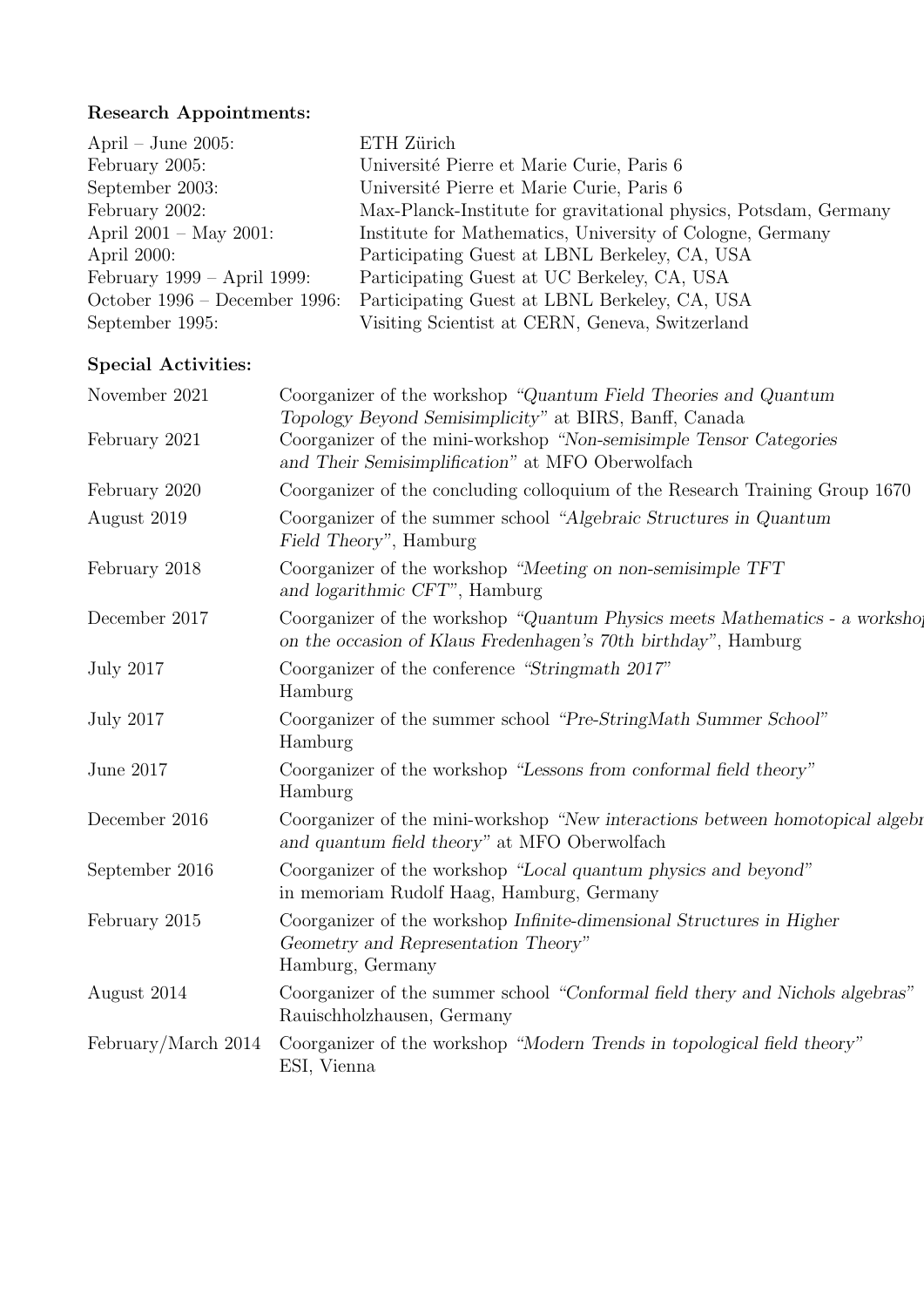| March 2014                           | Coorganizer of the annual conference of the research priority area SPP 1388<br>Representation theory, Soltau, Germany                                                                                                                                            |
|--------------------------------------|------------------------------------------------------------------------------------------------------------------------------------------------------------------------------------------------------------------------------------------------------------------|
| March 2014                           | Coorganizer of the workshop "Structures on Tensor Categories and<br>Topological Field Theories", Erlangen, Germany                                                                                                                                               |
| September 2013                       | Coorganizer of the workshop "Matrix Factorizations in Algebra, Geometry<br>and Physics". Oberwolfach, September 2013                                                                                                                                             |
| February 2013                        | Coorganizer of the workshop "Field theories with defects"<br>Hamburg, February 2013                                                                                                                                                                              |
| September 2012                       | Coorganizer of the workshop "From Poisson to string geometry"<br>Erlangen, September 2012                                                                                                                                                                        |
| August 2011                          | Coorganizer of the workshop "New perspectives in topological field theories"<br>Hamburg, August 2012                                                                                                                                                             |
| August 2012                          | Coorganizer of a parallel session at the "XIX International Colloquium"<br>on Group-Theoretical Methods in Physics",<br>August 2012 Tianjin, China                                                                                                               |
| October 2011                         | Coorganizer of the Workshop "Representation Theoretical and Categorical<br>Structures in Quantum Geometry and Conformal Field Theory", Erlangen                                                                                                                  |
| Juni 2011                            | Coorganizer of the Workshop "Conformal field theories and tensor categories"<br>at the Bejing International Center for Mathematical Research (BICMR)                                                                                                             |
| Juni 2011                            | Colloquium on the occasion of Ernst Witt's 100th birthday, Hamburg                                                                                                                                                                                               |
| Mai 2011                             | Workshop "Higher Structures in Topology and Geometry V", Hamburg                                                                                                                                                                                                 |
| June 2010                            | Coorganizer of the workshop "Geometry, quantum fields and strings"<br>at MFO Oberwolfach                                                                                                                                                                         |
| <b>July 2008</b><br><b>July 2008</b> | Coorganizer of the conference "Noncommutative Structures in<br>Mathematics and Physics", satellite conference to the 5th ECM in Brussels<br>Coorganizer of the Minisymposium "Representation Theoretic Methods"<br>and Quantization" at the 5th ECM in Amsterdam |
| April 2007                           | Organizer of the "Arbeitsgemeinschaft" at Oberwolfach<br>on "Conformal Field Theory"                                                                                                                                                                             |
| November 2006                        | Coorganizer of the Colloquium "Kähler Geometry and Mathematical<br><i>Physics</i> " in Hamburg                                                                                                                                                                   |
| October 2006                         | Coorganizer of the opening colloquium of the Center of Mathematical Physics,<br>Hamburg                                                                                                                                                                          |
| August 2005                          | Coorganizer of the Oberwolfach-Miniworkshop "Gerbes, twisted K-theory"<br>and conformal field theory"                                                                                                                                                            |
| April 2005                           | Coorganizer of the Workshop: "Lessons from low dimensions - the many<br>aspects of conformal field theory" at the University of Bonn                                                                                                                             |
| February 2005                        | Coorganizer of the Workshop: "Geometric aspects of conformal field theory"                                                                                                                                                                                       |
| Spring 2004                          | Coorganizer of the programm "Tensor categories in mathematics"<br>and physics" at the Erwin-Schrödinger-Institut in Vienna                                                                                                                                       |
| September 2003                       | Coorganizer of the colloquium in memoriam Peter Slodowy                                                                                                                                                                                                          |
| September 2000                       | Coorganizer of the workshop "Modularization of premodular categories"<br>on the Ile Bailleron, France                                                                                                                                                            |
| September 1998                       | Coorganizer of the workshop "Conformal field theory of D-branes" at<br>DESY, Hamburg, Germany.                                                                                                                                                                   |
| March 1997                           | Coorganizer of the workshop "Verlinde formula and conformal blocks"<br>at the 'Mathematisches Forschungsinstitut Oberwolfach', Germany                                                                                                                           |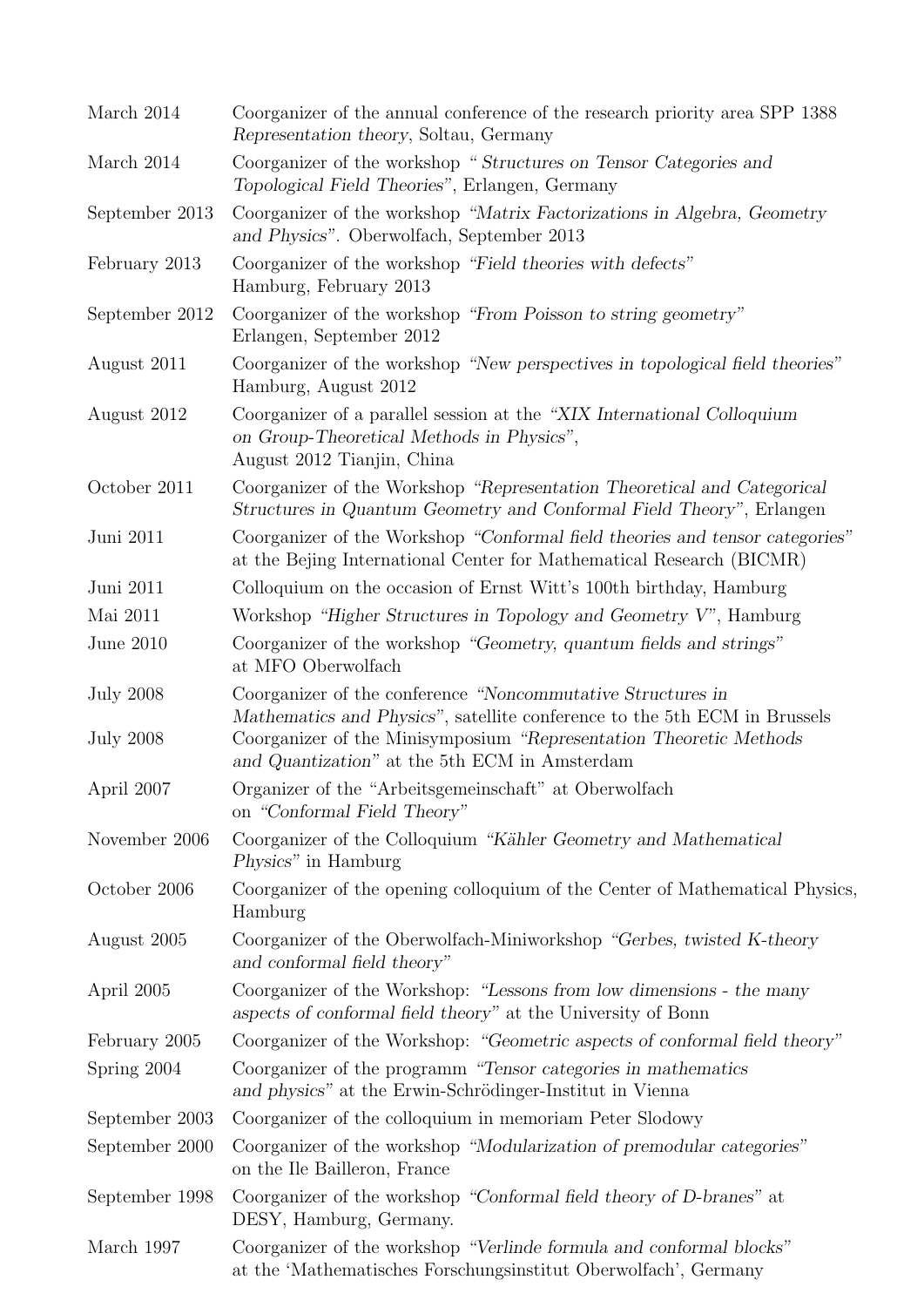## Editorship:

| $2017 -$      | "Communications in mathematical physics"                            |
|---------------|---------------------------------------------------------------------|
| $2009 -$      | "Letters in mathematical physics"                                   |
| $2006 -$      | "Journal of mathematical physics"                                   |
| $2006 - 2021$ | "Communications in Contemporary Mathematics"                        |
| $2005 -$      | Series "Algebra and applications" (Springer)                        |
| $2003 -$      | Abhandlungen aus dem mathematischen Seminar der Universität Hamburg |

# Fellowships and Prizes:

| 2021          | Scout for Henriette Herz fellowships of the Humboldt foundation      |
|---------------|----------------------------------------------------------------------|
| 2012          | Prize for Mentorship of the Claussen-Simon-Foundation                |
| 2007          | Gay-Lussac research prize of the French ministry of higher education |
| $1992 - 1995$ | German National Merit Foundation (Studienstiftung des deutschen      |
|               | Volkes): Grant for PhD research                                      |
| 1987 - 1992   | German National Merit Foundation: Fellow                             |
| January 1987  | National Laureate of the German Federal Competition in Mathematics   |
|               | (Bundeswettbewerb Mathematik)                                        |
|               | September 1985 Prix Strasbourg of the Foundation FVS, Hamburg        |

## Outreach:

| 2016/2017     | Seminar series for the German National Merit Foundation on mathematical<br>physics (March 2016, October 2016, March 2016, with Konrad Waldorf) |
|---------------|------------------------------------------------------------------------------------------------------------------------------------------------|
| 13.09.2016    | Talk at Junge DPG                                                                                                                              |
|               | "What is and why do we do mathematical physics?"                                                                                               |
| 10.11.2015    | Public talk in the colloquium on mathematical modelling                                                                                        |
|               | "Topologial field theory: from categorified representation theory to quantum codes"                                                            |
| 07.11.2015    | Public talk at the Night of Science                                                                                                            |
|               | "Computing with braids"                                                                                                                        |
| 24.11.2011    | Host at the annual Network meeting of the Alexander von Humbodt Foundation                                                                     |
| 28.11.2008    | Public talk at the Science Forum Hamburg at the National Year of Mathematics                                                                   |
|               | "Zwischen reiner Erkenntnis und Anwendungspraxis: ist die Mathematik                                                                           |
|               | eine Geisteswissenschaft?"                                                                                                                     |
| 07.08.2008    | Mitwirkung in der Radiosendung von Peter Zaun im Deutschlandradio Kultur                                                                       |
|               | "Alles ist Super -                                                                                                                             |
|               | Mit Supersymmetrie, Superstrings und Supermathematik in neue Welten"                                                                           |
| 23.02.2008    | Interview im Abendjournal Spezial NDR 90,3                                                                                                     |
|               | "Verborgene Zahlen - wie Mathematik unser Leben beherrscht"                                                                                    |
| 16-18.02.2001 | Leitung einer Arbeitsgruppe beim Stipendiaten-Treffen der Studienstiftung in Paris                                                             |
|               | "Deutsch-Französische Zukunftsvisionen: Mathematik und Naturwissenschaften                                                                     |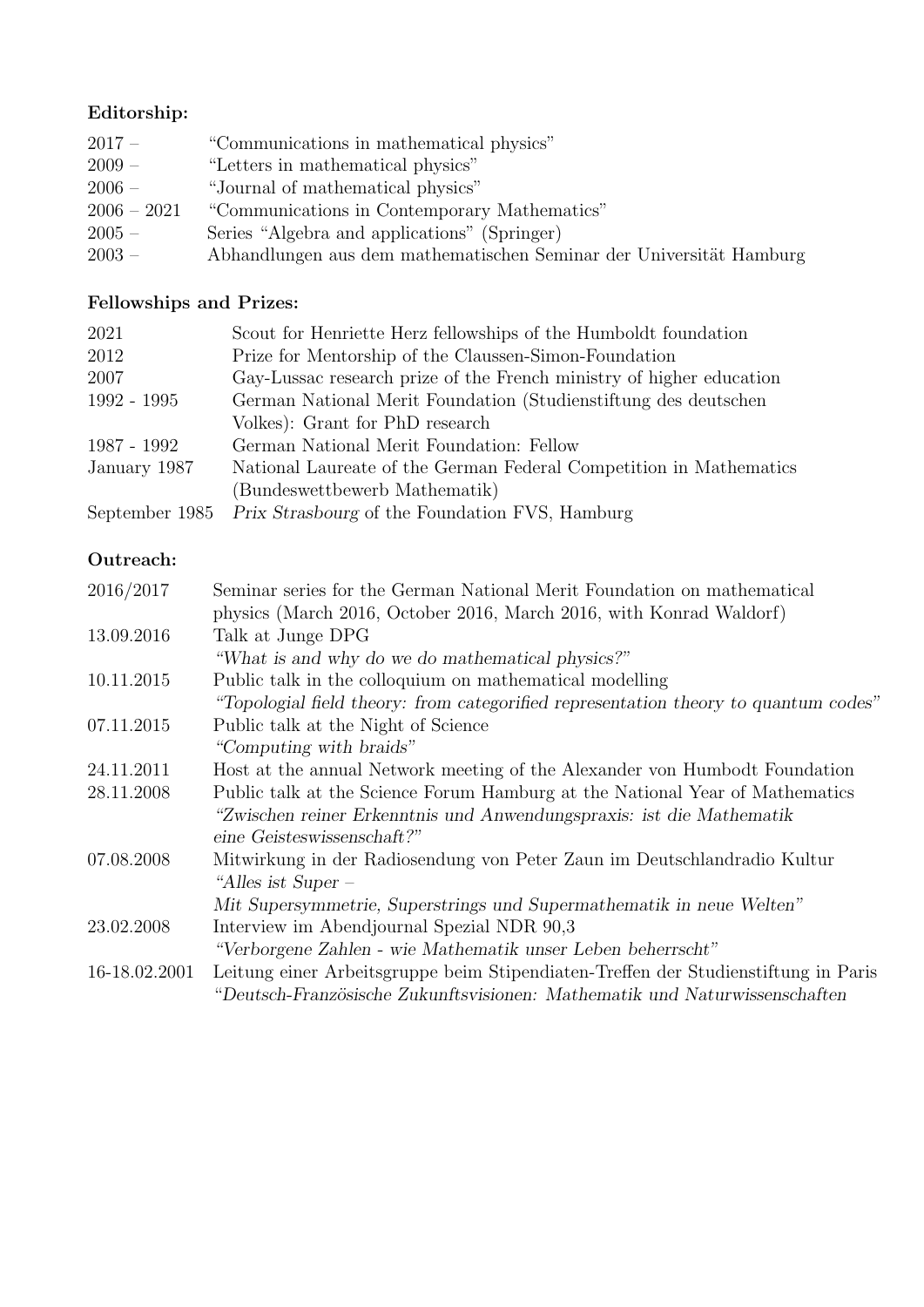# Teaching

| $1992 - 1993$                            | Teaching assistant at the Institute for Theoretical Physics of<br>the University of Heidelberg                                                                                                                                                       |
|------------------------------------------|------------------------------------------------------------------------------------------------------------------------------------------------------------------------------------------------------------------------------------------------------|
| First term $1997/98$                     | "Conformal Field Theory"<br><b>LMU</b> Munich                                                                                                                                                                                                        |
| First term $1998/99$                     | "Boundary conditions and D-branes"<br>ETH Zurich                                                                                                                                                                                                     |
| Second term $1998/99$                    | "Superstring Theory"<br>ETH Zurich                                                                                                                                                                                                                   |
| First term $1999/00$                     | "Advanced quantum mechanics"<br>École Doctorale de physique de la région parisienne<br>"Physics for mathematicians I"<br>University Pierre et Marie Curie, Paris VI                                                                                  |
| Second term $1999/00$                    | "Physics for mathematicians II"<br>University Pierre et Marie Curie, Paris VI                                                                                                                                                                        |
| First term $2000/01$                     | "Advanced quantum mechanics"<br>"Conformal Field theory for superstrings"<br>Ecole Doctorale de physique de la région parisienne<br>"Physics for medical students I"<br>"Physics for mathematicians I"<br>University Pierre et Marie Curie, Paris VI |
| Academic year $2001/02$                  | "Advanced quantum mechanics"<br>École Doctorale de physique de la région parisienne<br>"Physics for medical students I"<br>University Pierre et Marie Curie, Paris VI                                                                                |
| First term $2002/03$                     | Lecture "Symmetries in quantum physics"<br>RWTH Aachen, including tutorials                                                                                                                                                                          |
| Second term 2003                         | Lecture "Algebra 1", including tutorials<br>Seminar "Quantum physics and geometry"<br>University of Hamburg                                                                                                                                          |
| First term $2003/04$                     | Lecture "Algebra 2", including tutorials<br>Lecture "Lie Algebras<br>Seminar "Quantum physics and geometry"<br>University of Hamburg                                                                                                                 |
| Second term 2004                         | Lecture "Quantum groups and tensor categories",<br>Seminar "Homological Algebra"<br>Seminar "Quantum physics and geometry"<br>University of Hamburg                                                                                                  |
| First term $2004/05$                     | Lecture "Algebraic number theory", including tutorials<br>Seminar "Reflection groups"<br>Seminar "Quantum physics and geometry"<br>University of Hamburg                                                                                             |
| Second term 2005<br>First term $2005/06$ | Sabbatical<br>Lecture "Linear Algebra I", including tutorials<br>Seminar "Representation theory"<br>Seminar for teacher students<br>Seminar "Quantum physics and geometry"<br>University of Hamburg                                                  |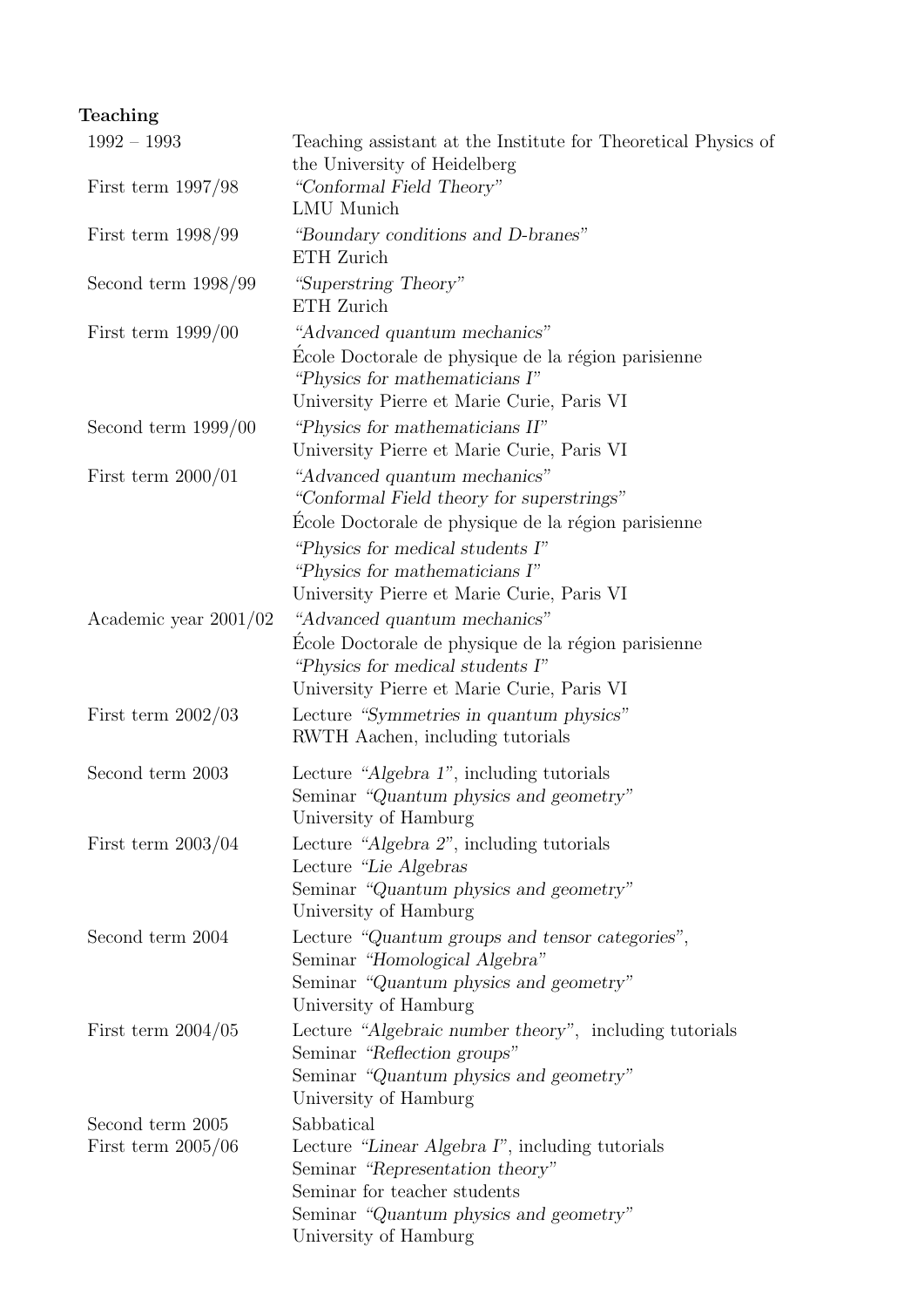| Second term 2006             | Lecture "Linear Algebra II" including tutorials<br>Seminar "Algebraic Geometry"                                                                                                                                                      |
|------------------------------|--------------------------------------------------------------------------------------------------------------------------------------------------------------------------------------------------------------------------------------|
|                              | Seminar "Quantum physics and geometry"                                                                                                                                                                                               |
| First term $2006/07$         | MAPLE for mathematicians<br>Proseminar "Linear Algebra"                                                                                                                                                                              |
|                              | Seminar "Lie Algebras"<br>Seminar for teacher students                                                                                                                                                                               |
|                              | Seminar "Quantum physics and geometry"                                                                                                                                                                                               |
| Second term 2007             | Lecture "Mathematical structures in physics"<br>Seminar "Algebraic structures in quantum field theory"<br>Seminar "Quantum physics and geometry"                                                                                     |
| First term $2007/08$         | Lecture "Linear Algebra I", including tutorials<br>MAPLE for mathematicians<br>Seminar "Representations of finite groups"                                                                                                            |
|                              | Seminar for teacher students                                                                                                                                                                                                         |
|                              | Seminar "Quantum physics and geometry"                                                                                                                                                                                               |
| Second term 2008             | Lecture "Linear Algebra II" including tutorials                                                                                                                                                                                      |
|                              | Colloquium in Pure Mathematics<br>Seminar "Quantum physics and geometry"                                                                                                                                                             |
|                              | University of Hamburg                                                                                                                                                                                                                |
| First term $2008/09$         | Lecture "Algebra II", including tutorials                                                                                                                                                                                            |
|                              | MAPLE for mathematicians                                                                                                                                                                                                             |
|                              | Seminar "Quantum physics and geometry"                                                                                                                                                                                               |
|                              | Colloquium in Pure Mathematics                                                                                                                                                                                                       |
| Second term 2009             | Sabbatical                                                                                                                                                                                                                           |
| First term $2009/10$         | Lecture "Complex calculus I", including tutorials<br>Lecture "Mathematical structures in physics", including tutorials<br>Seminar "Quantum physics and geometry"                                                                     |
| Second term 20010 Sabbatical |                                                                                                                                                                                                                                      |
| First term $2010/11$         | Lecture "Advanced Algebra": Representation theory and homological algebra,<br>including tutorials<br>Seminar "Associative Algebras"<br>Research seminar "Mathematical physics"<br>Seminar "Quantum physics and geometry"             |
| Second term 2011             | Lecture "Advanced Complex calculus": Modular forms and Riemann surfaces,<br>including tutorials<br>Lecture Homological Algebra and applications<br>Research seminar "Mathematical physics"<br>Seminar "Quantum physics and geometry" |
| First term $2011/12$         | Lecture "Mathematical structures in physics", including tutorials<br>Seminar "Function fields and Codes"<br>Seminar "Quantum physics and geometry"                                                                                   |
| Second term 2012             | Sabbatical                                                                                                                                                                                                                           |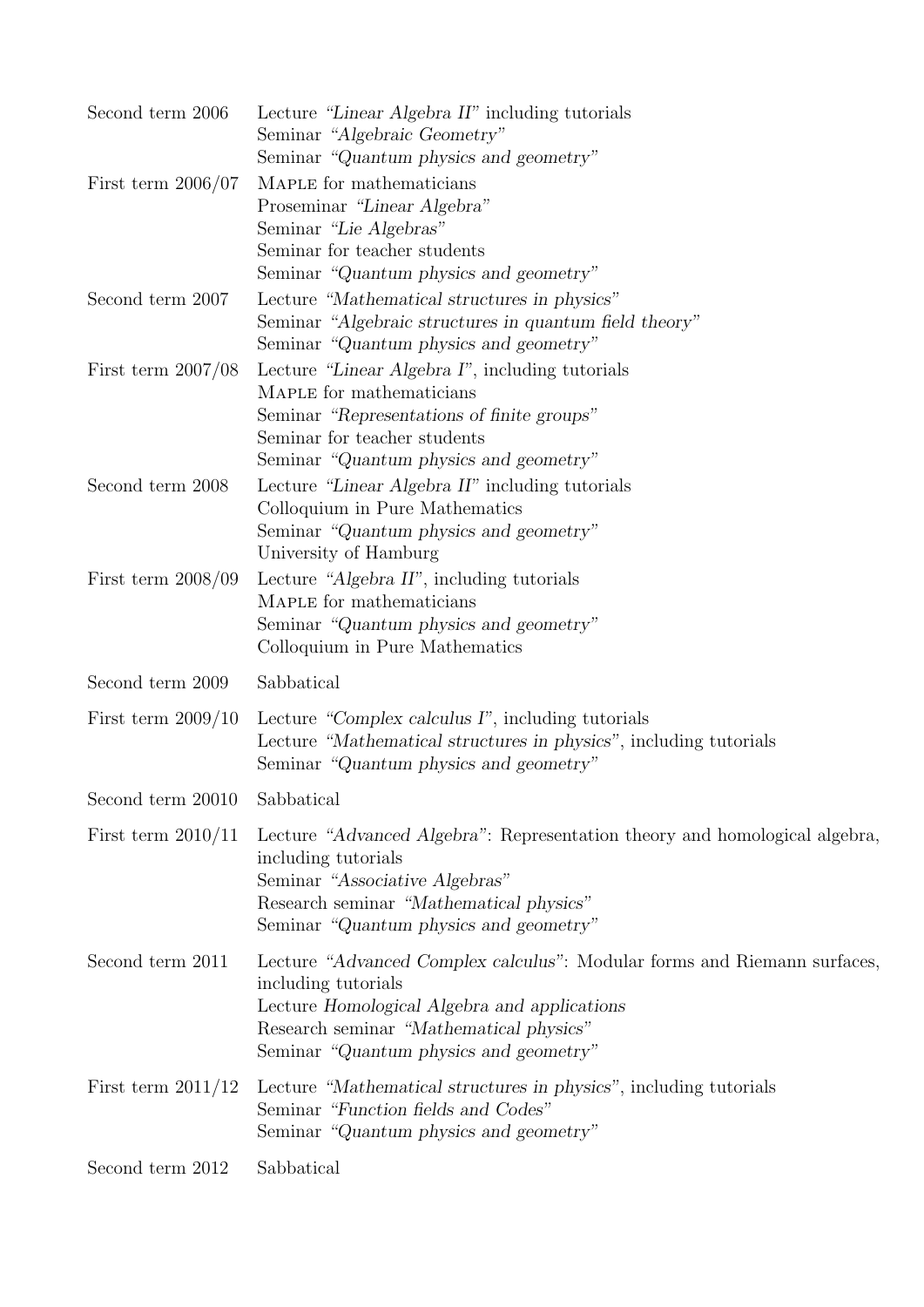| First term $2012/13$ | Lecture "Mathematics for physicists I<br>Lecture "Hopf algebras, quantum groups and topological field theory"<br>Seminar "Quantum physics and geometry"<br>Research seminar "Mathematical physics"                                     |
|----------------------|----------------------------------------------------------------------------------------------------------------------------------------------------------------------------------------------------------------------------------------|
| Second term 2013     | Lecture "Mathematics for physicists II<br>Seminar "Quantum physics and geometry"<br>Research seminar "Mathematical physics"                                                                                                            |
| First term $2013/14$ | Lecture "Mathematics for physicists III<br>Lecture "Introduction to conformal field theory"<br>Seminar "Quantum physics and geometry"<br>Research seminar "Mathematical physics"                                                       |
| Second term 2014     | Lecture "Mathematics for physicists IV<br>Seminar "Quantum physics and geometry"<br>Research seminar "Mathematical physics"                                                                                                            |
| First term $2014/15$ | Lecture "Hopf algebras, quantum groups and topological field theory<br>Lecture "Advanced Algebra": Representation theory and homological algebra,<br>Seminar "Quantum physics and geometry"<br>Research seminar "Mathematical physics" |
| Second term 2015     | Sabbatical                                                                                                                                                                                                                             |
| First term $2015/16$ | Lecture "Topology"<br>Seminar "Quantum physics and geometry"<br>Seminar "Presentation of scientific results"<br>Research seminar "Mathematical physics"                                                                                |
| Second term 2016     | Lecture "Algebraic topology", including tutorials<br>Seminar "Quantum physics and geometry"<br>Research seminar "Mathematical physics"                                                                                                 |
| First term $2016/17$ | Lecture "Algebra", including tutorials<br>Lecture "Homotopical algebra and higher categories"<br>Seminar "Quantum physics and geometry"<br>Research seminar "Mathematical physics"                                                     |
| Second term 2017     | Lecture "Advanced Algebra": Representation theory and homological algebra,<br>Seminar "Quantum physics and geometry"<br>Research seminar "Mathematical physics"                                                                        |
| First term $2017/18$ | Lecture "Topology"<br>Seminar "Quantum physics and geometry"<br>Seminar "Presentation of scientific results"<br>Research seminar "Mathematical physics"                                                                                |
| Second term 2018     | Lecture "Algebraic topology", including tutorials<br>Seminar "Quantum physics and geometry"<br>Research seminar "Mathematical physics"                                                                                                 |
| First term $2018/19$ | Lecture "Linear algebra I", including tutorials<br>Seminar "Quantum physics and geometry"<br>Research seminar "Mathematical physics"                                                                                                   |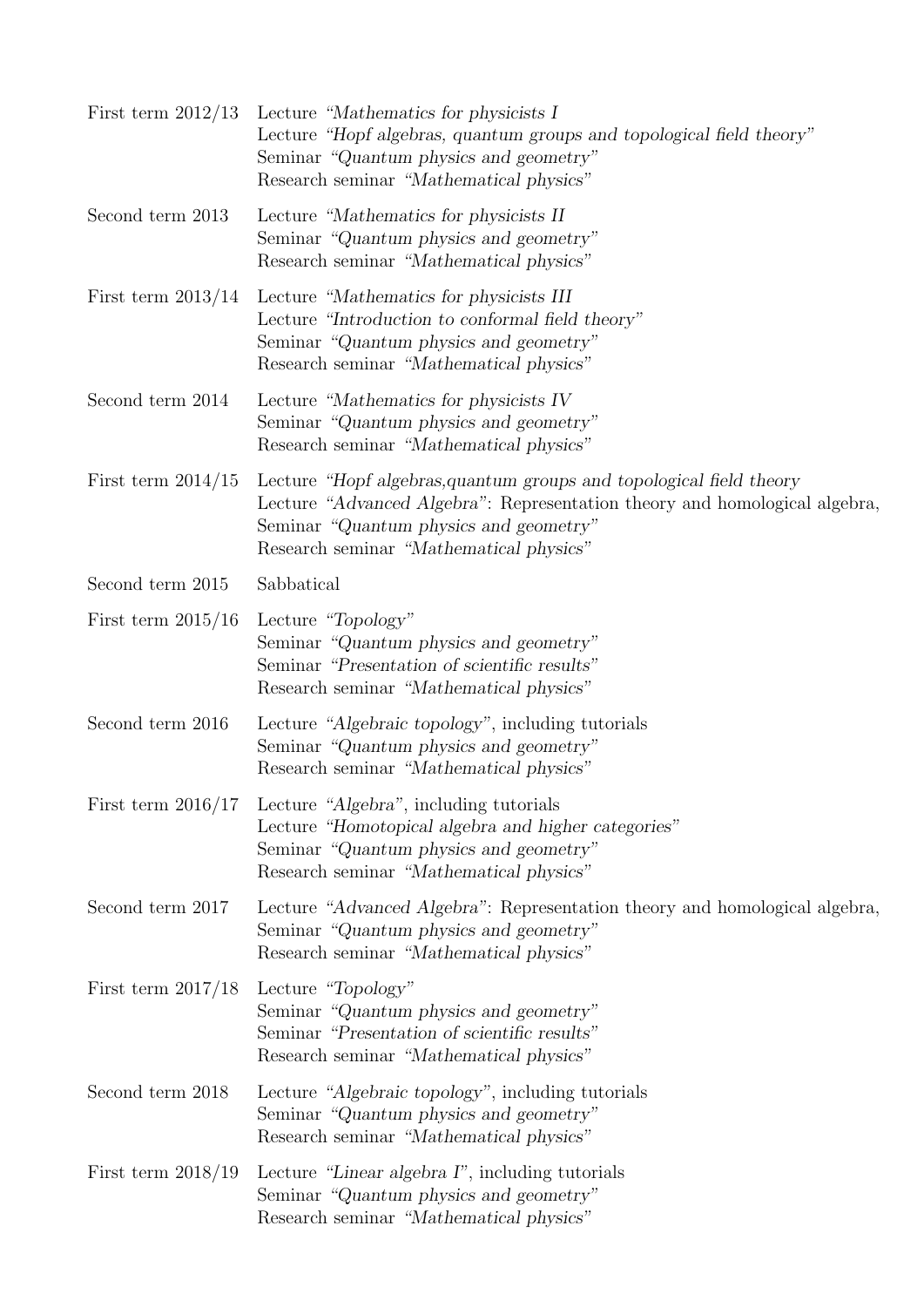| Second term 2019     | Lecture "Linear algebra II", including tutorials<br>Seminar "Quantum physics and geometry"<br>Research seminar "Mathematical physics"                                            |
|----------------------|----------------------------------------------------------------------------------------------------------------------------------------------------------------------------------|
| First term $2019/20$ | Lecture "Hopf algebras, quantum groups and topological field theory,<br>including tutorials<br>Seminar "Quantum physics and geometry"<br>Research seminar "Mathematical physics" |
| Second term 2020     | Sabbatical                                                                                                                                                                       |
| First term $2020/21$ | Lecture "Topology"<br>Seminar "Quantum physics and geometry"<br>Research seminar "Mathematical physics"                                                                          |
| Second term 2020     | Research seminar "Mathematical physics"                                                                                                                                          |
| First term $2021/22$ | Lecture "Linear algebra I", including tutorials<br>Seminar "Quantum physics and geometry"<br>Research seminar "Mathematical physics"                                             |
| Second term 2022     | Lecture "Linear algebra II", including tutorials<br>Seminar "Quantum physics and geometry"<br>Research seminar "Mathematical physics"                                            |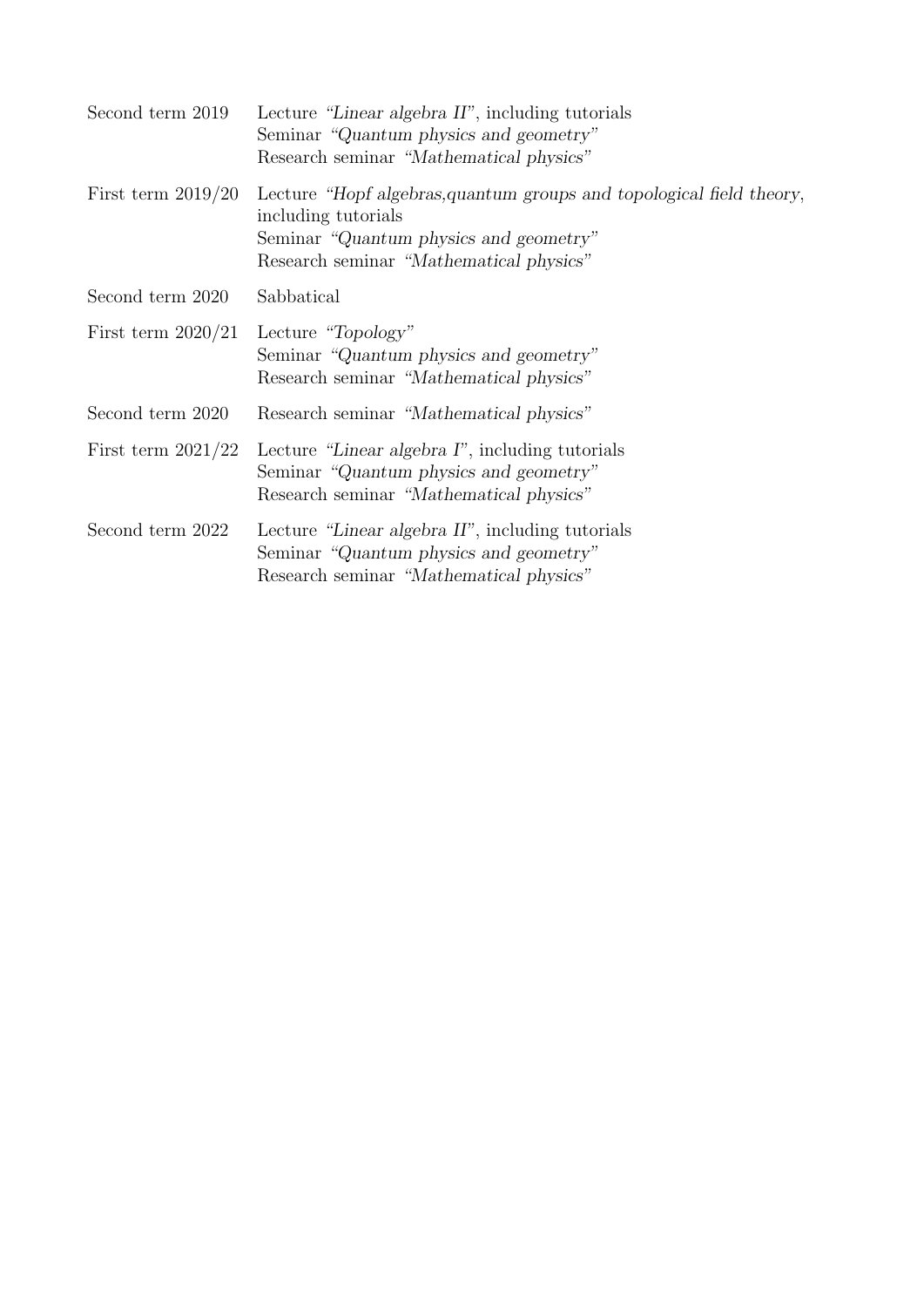#### Supervision:

Habilitations: Ehud Meir (University of Hamburg, 2018) Ingo Runkel (University of Hamburg, 2005) Urs Schreiber (University of Hamburg, 2011) Christoph Wockel (University of Hamburg, 2018)

#### PhD:

Till Barmeier (University of Hamburg, 2010) Alexander Barvels (University of Hamburg, 2014) Lukas Buhn´e (University of Hamburg, 2015) Pedro Maria da Costa Santos Bordalo (Université Pierre et Marie Curie, Paris VI, 2004) Jan Hesse (University of Hamburg, 2017) Vincent Koppen (University of Hamburg, 2020) Jennifer Maier (University of Hamburg, 2011) Svea Mierach (with Y. Sommerhäuser, Memorial University and University of Hamburg, 2020) Daniel Nett (University of Hamburg, 2015) Thomas Nikolaus (University of Hamburg, 2011) Tobias Ohrmann (University of Hamburg, 2018) Jan Priel (University of Hamburg, 2016) Efrossini Tsouchnika (University of Hamburg, 2008) Johannes Walcher (ETH Zurich, 2001, with J. Fröhlich) Konrad Waldorf (University of Hamburg, 2007) Lukas Woike (University of Hamburg, 2020)

Master and diploma theses:

Till Barmeier (University of Hamburg, Diploma Mathematics), Alexander Barvels (University of Hamburg, Diploma Mathematics) Tim Berberich (University of Hamburg, Master in Mathematical Physics, with Urs Schreiber) Samer Bacho (University of Hamburg, Master in Mathematics) Sjuvon Chung (University of Hamburg, Master in Mathematics) Florian Conrady (University of Heidelberg, Diploma in Physics, with Michael G. Schmidt), Julian Farnsteiner (University of Hamburg, Master in Mathematical Physics) Jonas Haferkamp (University of Hamburg, Master in Mathematical Physics) Jan Hesse (University of Hamburg, Master in Mathematical Physics) David Jaklitsch (University of Hamburg, Master in Mathematical Physics) Eilind Karlsson (University of Hamburg, Master in Mathematical Physics) Vincent Koppen (University of Hamburg, Master in Mathematical Physics) Katarina Kring (University of Hamburg, Diploma Mathematics), Alexandra Kruppa (RWTH Aachen, Diploma Physics), Shadi Lemanczyk (University of Hamburg, Diploma Mathematics), Jennifer Maier (University of Hamburg, Diploma Mathematics), Svea Mierach (University of Hamburg, Master in Mathematics) Lukas Müller (University of Hamburg, Master in Mathematical Physics) Thomas Nikolaus (University of Hamburg, Diploma Mathematics), Adam Olszewski (University of Hamburg, Master in Mathematics) Kasper Peeters (UvA Amsterdam, Physics with J.W. van Holten) Charlotte Peikert (University of Hamburg, Higher Education) Jakob Salfeld-Nebgen (ETH Zurich, Master in Physics, with M. Gaberdiehl) Linda Sass (University of Hamburg, Diploma Mathematics) Jean Savinien (University of Paris 6, Mémoire de DEA) Pauline Schulze (University of Hamburg, Master in Mathematics)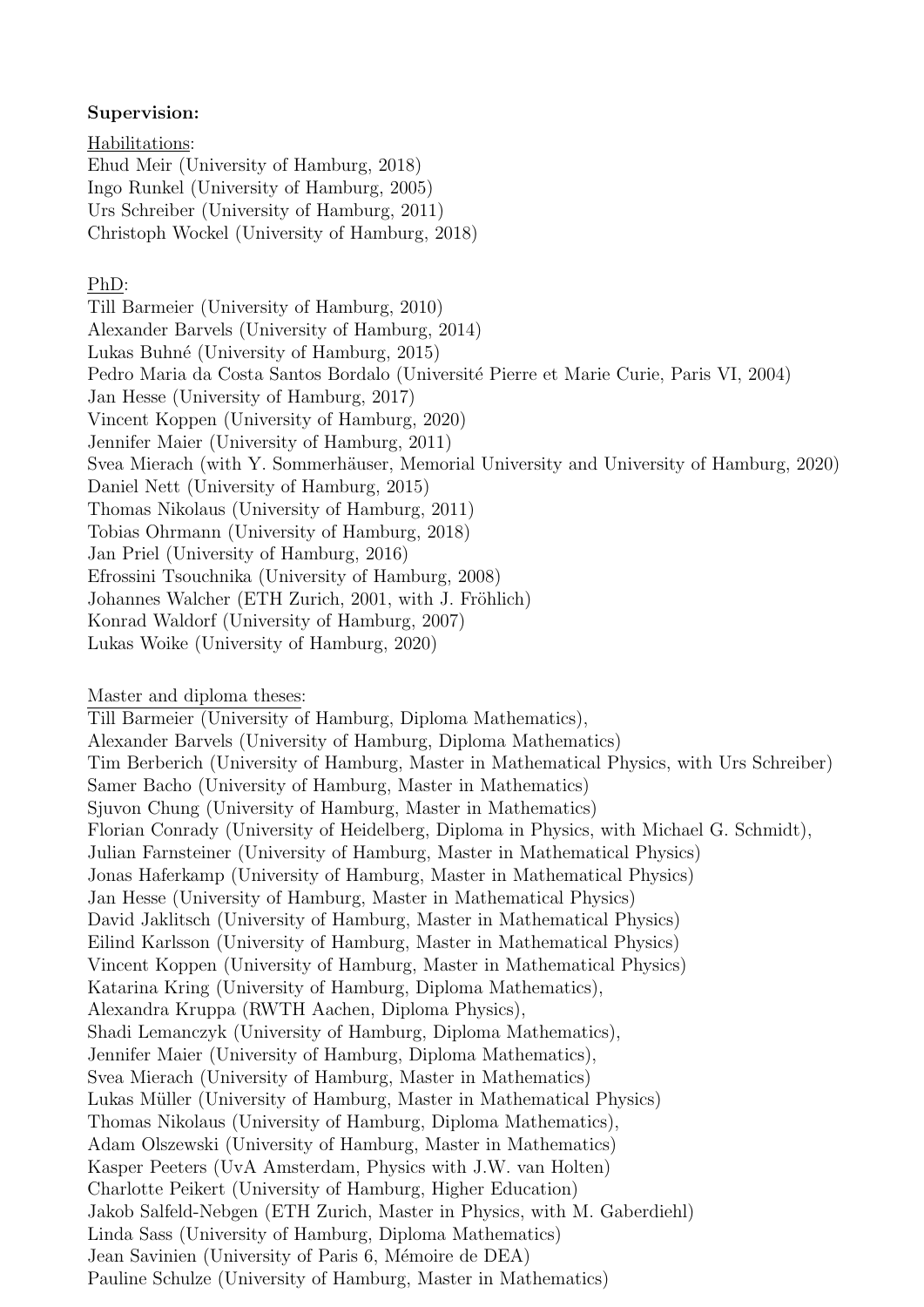Kemal Tezgin (University of Hamburg, Master in Mathematical Physics) Anke Tiedemann (University of Hamburg, Higher Education) Steffen Thaysen (University of Hamburg, Master in Mathematics) Maike Tormählen (University of Hamburg, Diploma Physics, with Volker Schomerus) Rainer Tobaben (University of Hamburg, Diploma Mathematics) Christopher Tropp (University of Hamburg, Master in Mathematical physics) Konrad Waldorf (RWTH Aachen, Physics), Konrad Waldorf (University of Hamburg, Diploma Mathematics) Niko Wilbert (RWTH Aachen, Diploma Physics) Jan-Ole Willprecht (University of Hamburg, Master in Mathematics) Lukas Woike (University of Hamburg, Master in Mathematical physics) Yang Yang (University of Hamburg, Master in Mathematical physics) Stefan Zetsche (University of Hamburg, Mathematics) Bachelor Theses: Fabian Bannach (University of Hamburg, Higher Education) André Beuckelmann (University of Hamburg, Mathematics) Alexander Block (University of Hamburg, Mathematics, joint with Klaus Fredenhagen, Physics) Xin Chen (University of Hamburg, Mathematics) Lennart Döppenschmitt (University of Hamburg, joint with Jan Louis, Physics) Sebastian Fleischer (University of Hamburg, Mathematics) Till Heine (University of Hamburg, Mathematics) Laura Kähler (University of Hamburg, Mathematics) Vincent Koppen (University of Hamburg, joint with Jan Louis, Physics) Simon Krause-Solberg (University of Hamburg, Mathematics) Robert Laugwitz (University of Hamburg, Mathematics) Johannes Lederich (University of Hamburg, Mathematics) Thomas Lesmann (University of Hamburg, Mathematics) Nils Matthes (University of Hamburg, Mathematics) Sibilla Mazza (University of Hamburg, Mathematics) Corinna Menz (University of Hamburg, Mathematics) Yannick Mogge (University of Hamburg, Mathematics) Carsten Muhsfeldt (University of Hamburg, Mathematics) Paul Neumann (University of Hamburg, Mathematics) Viola Pfeiler (University of Hamburg, Mathematics) Lidiya Pryymak (University of Hamburg, Mathematics) Indra Repczuk (University of Hamburg, Higher Education) Martin Rohmann (University of Hamburg, Mathematics) Malin Schemschat (University of Hamburg, Mathematics) Leonard Schmiester (University of Hamburg, Mathematics) Lennart Schneider (University of Hamburg, Mathematics) Svenja Smarsly (University of Hamburg, Mathematics) Mareile Schulz (University of Hamburg, Higher Education) Fabian Thiele (University of Hamburg, Mathematics) Cem Chi-Tho Truong (University of Hamburg, Mathematics) Heidi Ursula Wallon Pizarro (University of Hamburg, Mathematics) Kian Wegmeyer (University of Hamburg, Mathematics) Cora Welsch (University of Hamburg, Mathematics) Jan-Ole Willprecht (University of Hamburg, Mathematics) Lukas Woike (University of Hamburg, joint with Jan Louis, Physics) Jara Wroblewski (University of Hamburg, Mathematics) Clemens Zeile (University of Hamburg, Mathematics) Pamela Zilliken (University of Hamburg, Mathematics)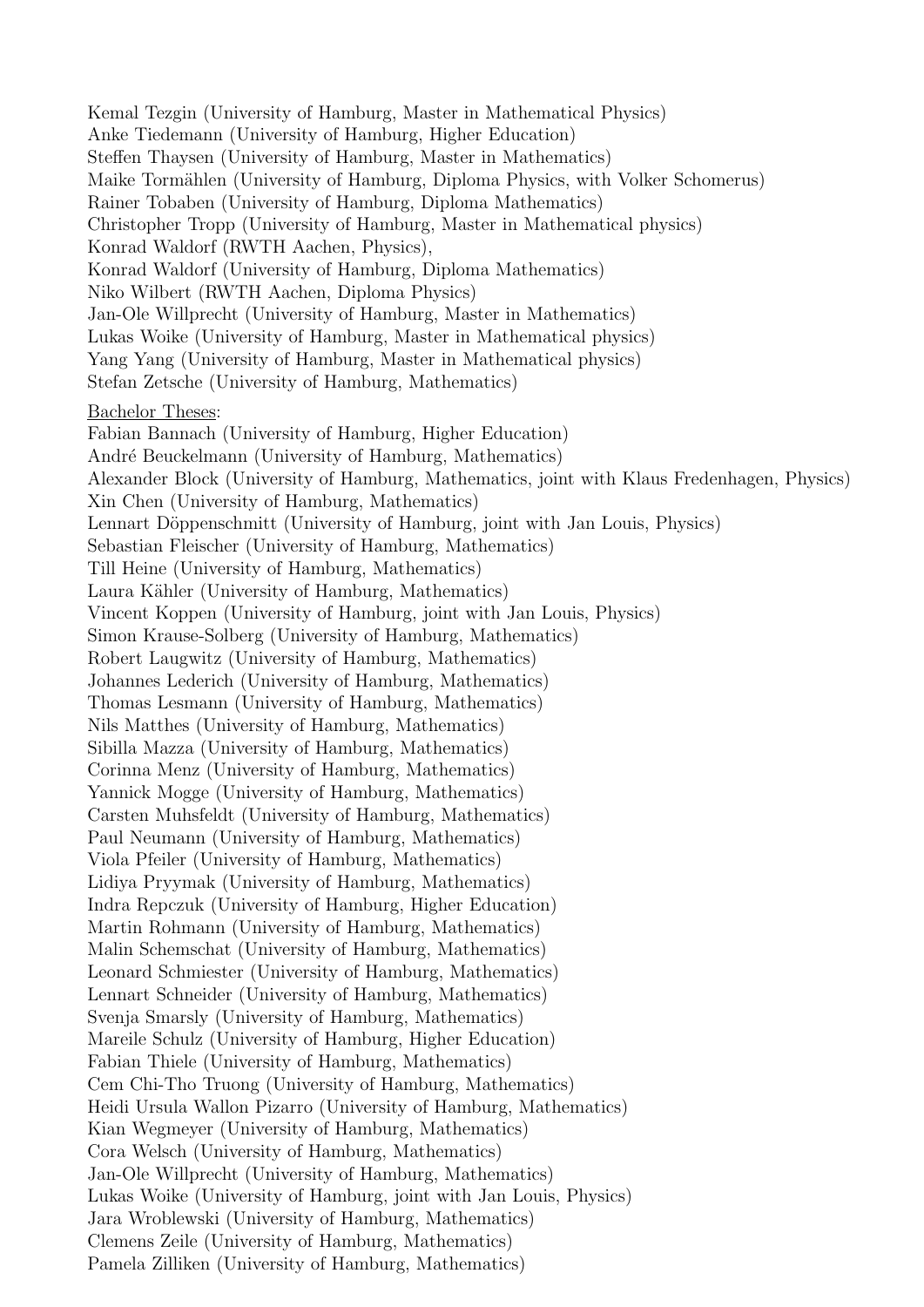| Grants:         | (selection)                                                                               |
|-----------------|-------------------------------------------------------------------------------------------|
| 2002            | Grant of the Ministère d'Education Nationale for the                                      |
|                 | PhD-research of Pedro Bordalo                                                             |
| $10/00-9/02$    | Marie Curie Fellowship for Ingo Runkel                                                    |
| $10/02 - 9/04$  | Marie Curie fellowship for Giuseppe D'Appollonio                                          |
| $10/04 - 09/06$ | DFG priority program "String theory": one postdoc                                         |
| $01/05 -$       | German-Israeli-Foundation, with Weizman Institute, Rehovot                                |
|                 | one postdoc, one PhD student                                                              |
| 2005, 2010      | e-learning consortium Hamburg                                                             |
| 2005            | Fellowship of the Rudolf and Erika Koch Foundation for a PhD student                      |
| $05 - 07$       | DAAD Exchange project with University of Zagreb (Croatia)                                 |
| 2005-06         | Host of a Humboldt fellow and Humboldt prize winner                                       |
| 2006-2018       | Project leader in the DFG Collaborative reserach center "Particles, Strings"              |
|                 | and the early Universe: one postdoc, one PhD position                                     |
| 2008-2011       | Acting host of the Emmy-Noether group "Conceptual questions of quantum gravity"           |
|                 | (Dr. Catherine Meusburger, with one postdoc and two PhD students)                         |
| 2008-2015       | Project leader in the DFG research priority program "Representation                       |
|                 | "theory: one PhD position"                                                                |
| $2011 - 2020$   | Project leader in the GrK 1670 "Mathematics inspired by                                   |
|                 | string theory and quantum field theory", one PhD position, one Postdoc                    |
| $2019 - 2026$   | Project leader in the Excellence Cluster "Quantum Universe"                               |
| 2020            | Host of Humboldt prize winner Prof. Boris Feigin (Moscow)                                 |
| 2022-           | Mentoring for the Emmy-Noether groups                                                     |
|                 | "Vertex algebras for two- and four-dimensional conformal field theories (Dr. Sven Möller) |
|                 | "Topological quantum field theory in more than three dimensions" (Dr. David Reutter)      |

### Service to the community:

### Present:

Member of the executive board of the excellence cluster "Quantum Universe" Spokesperson of the research training group 1670 "Mathematics inspired by string theory and quantum field theory' Acting head of the Center for Mathematical Physics

Responsible for the modules Linear Algebra and Algebra

Member of 15 hiring committees at the University of Hamburg, 4 as head of the committee

Past

| 2003-2008 | Coordinator for service teaching for physicists                                    |
|-----------|------------------------------------------------------------------------------------|
| 2003-2008 | Member of the committee for the creation of bachelor and master programs           |
| 2003-2006 | Member of the committee on structural development of the department of mathematics |
| 2003-2017 | in charge of the library of the mathematics department                             |
| 2005-2008 | Member of the council of the department of mathematics                             |
| 2005-2007 | Member of the faculty council of the MIN faculty                                   |
| 2006-2009 | and 2012-2018 Member of the executive board of the research priority               |
|           | area SFB 676 "Particles, Strings and the early universe"                           |
| 2009-2015 | Member of the steering committee of the                                            |
|           | DFG priority program 1388 "Representation theory"                                  |
| 2011-2015 | Deputy Spokesperson of the research training group 1670 "Mathematics inspired      |
|           | by string theory and quantum field theory'                                         |
| 2017-2020 | Member of the executive board of the excellence cluster "Quantum Universe"         |
| 2015-2020 | Spokesperson of the research training group 1670 "Mathematics inspired             |
|           | by string theory and quantum field theory'                                         |
|           |                                                                                    |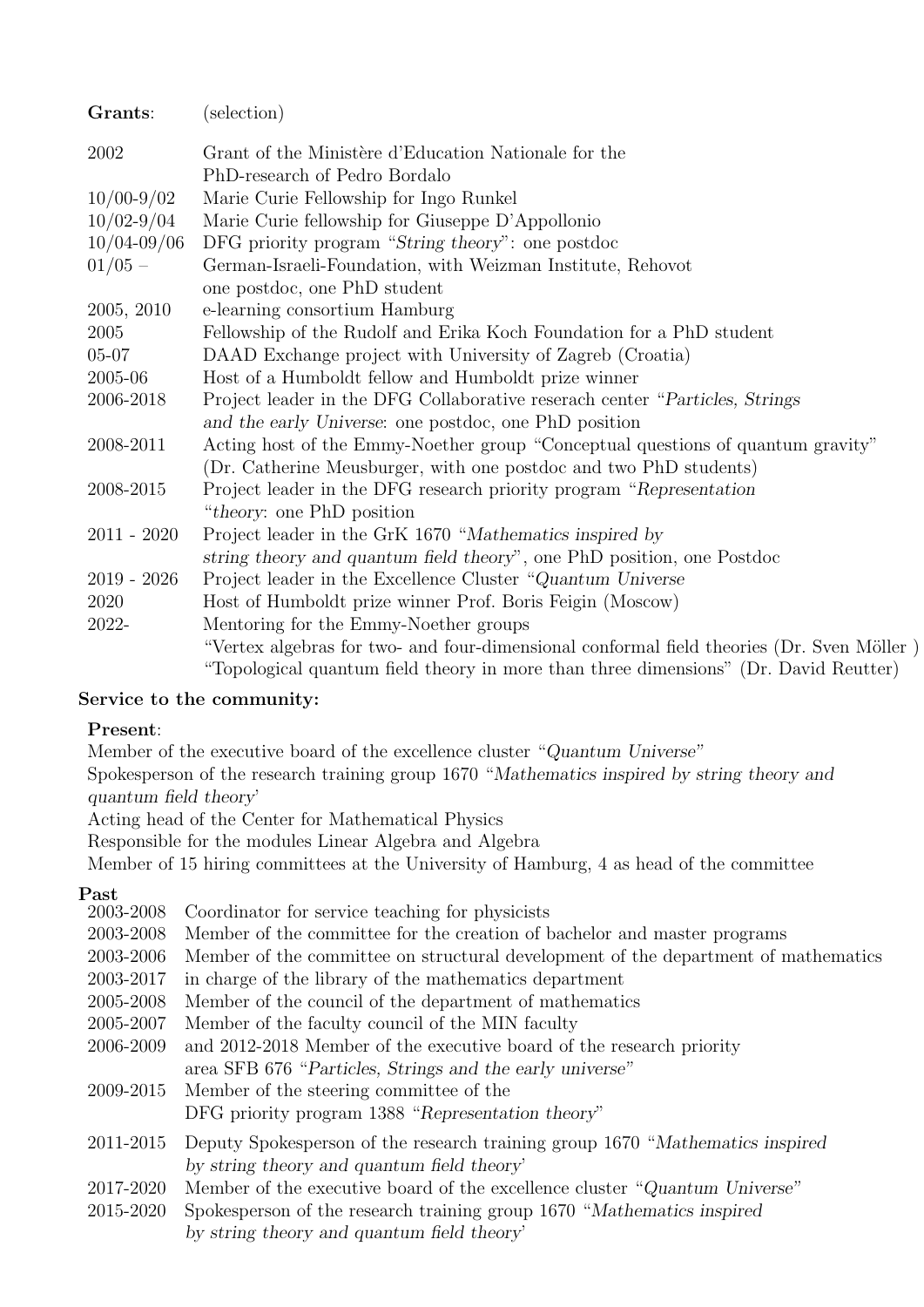## Invited seminars:

| Abu Dhabi     | NYUAD (online)                                                                                                                                                                                                                                                                                                                                              |
|---------------|-------------------------------------------------------------------------------------------------------------------------------------------------------------------------------------------------------------------------------------------------------------------------------------------------------------------------------------------------------------|
| Argentina     | Córdoba                                                                                                                                                                                                                                                                                                                                                     |
| Australia     | Canberra                                                                                                                                                                                                                                                                                                                                                    |
| Austria       | TU Wien, Schrödinger Institut                                                                                                                                                                                                                                                                                                                               |
| Belgium       | Ghent                                                                                                                                                                                                                                                                                                                                                       |
| Canada        | Banff, Edmonton, Memorial University St. John's                                                                                                                                                                                                                                                                                                             |
| China         | Naning, Fudan University Shanghai                                                                                                                                                                                                                                                                                                                           |
| Columbia      | Barranquilla                                                                                                                                                                                                                                                                                                                                                |
| Denmark       | Aarhus, Copenhagen, Odense                                                                                                                                                                                                                                                                                                                                  |
| France        | Dijon, Ecole Polytechnique, Ecole Normale Supérieure, IHES,<br>Institut Henri Poincaré, Lille, ENS Lyon, Lyon I, Montpellier, Nantes,<br>Orsay, CEA Saclay                                                                                                                                                                                                  |
| Germany       | Aachen, Augsburg, HU Berlin, Bielefeld, Bochum, Bonn, MPI Bonn,<br>IU Bremen, Cologne, Darmstadt, DESY, Dresden, Erlangen, Frankfurt, Freiburg,<br>Göttingen, Hamburg, Hanover, Heidelberg, Jena, Kaiserslautern, Leipzig,<br>Mainz, Marburg, LMU Munich, TU Munich, Münster, Paderborn,<br>Potsdam, MPI Potsdam, Regensburg, Tübingen, Wuppertal, Würzburg |
| Great Britain | Cardiff, Durham, Edinburgh, City University London, Imperial College London,<br>Nottingham (online), Oxford, York                                                                                                                                                                                                                                           |
| Hungary       | Eötvös Lorand University, Budapest                                                                                                                                                                                                                                                                                                                          |
| Ireland       | DIAS Dublin, Trinity College Dublin                                                                                                                                                                                                                                                                                                                         |
| Italy         | Perugia, Rome II, Turino                                                                                                                                                                                                                                                                                                                                    |
| Korea         | Institute for basic science, Pohang                                                                                                                                                                                                                                                                                                                         |
| Netherlands   | Universiteit van Amsterdam, Nijmegen, NIKHEF, RU Leiden, Utrecht                                                                                                                                                                                                                                                                                            |
| Norway        | Kongsberg                                                                                                                                                                                                                                                                                                                                                   |
| Poland        | <b>Bedlewo</b>                                                                                                                                                                                                                                                                                                                                              |
| Portugal      | Porto                                                                                                                                                                                                                                                                                                                                                       |
| Russia        | St. Petersburg                                                                                                                                                                                                                                                                                                                                              |
| Sweden        | Gothenborg, Karlstad, KTH Stockholm                                                                                                                                                                                                                                                                                                                         |
| Switzerland   | CERN, Geneva, ETH Hönggerberg, ETH Zentrum, Fribourg                                                                                                                                                                                                                                                                                                        |
| <b>USA</b>    | Brandeis, UC Berkeley, UC Davis, Harvard, USC Los Angeles, MIT,<br>MSRI (online), Princeton, UC Riverside, Rutgers, UC Santa Cruz,<br>Simons Center, SUNY Stony Brook                                                                                                                                                                                       |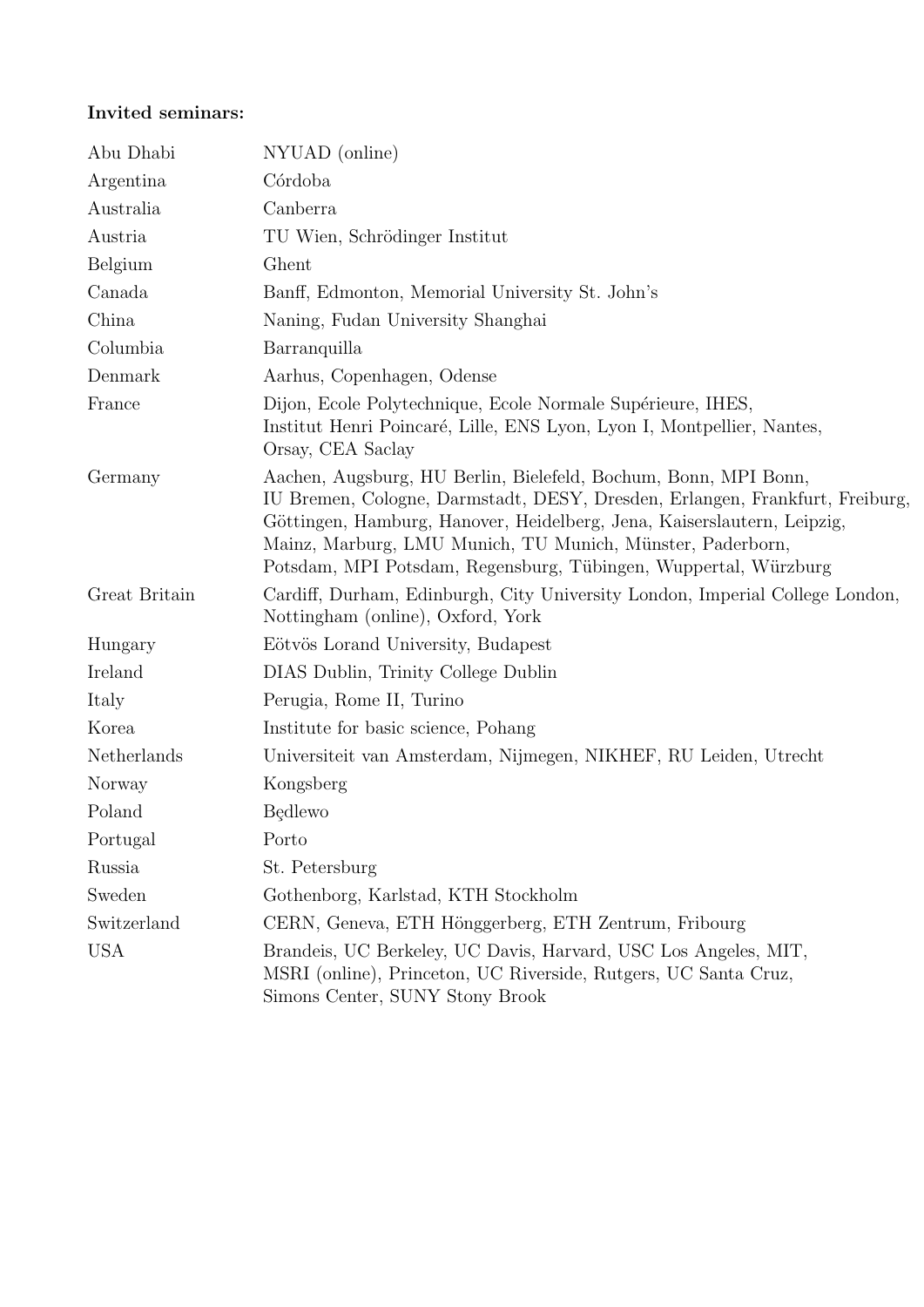#### Invited talks on conferences:

Subfactors, Vertex Operator Algebras, and Tensor Categories, Hangzhou, China (online), September 2021 Conference on vertex algebras and related topics, Darmstadt, Germany, September 2021 The Mathematics of Conformal Field Theory II, Canberra, Australia, July 2021 AIM workshop Fusion categories and tensor networks, March 2021

Alexander-von-Humboldt Workshop Hopf Algebras and Tensor Categories, Cordoba-Hamburg-Marburg (online), August 2020 Higher Structures and Field Theory, ESI (online), two talks August and September 2020 Tensor categories and topological quantum field theories, MSRI (online), March 2020 Geometry,Topology and Physics at NYUAD, Abu Dhabi (online), March 2020 Subfactors and Applications, Oberwolfach, October 2019 International workshop on Hopf algebras and tensor categories, Nanjing, China, September 2019 Beyond Rationality 2: Post-Rational Conformal Field Theory, Woudschoten, Netherlands, May 2019 Geometry and Integrable Systems, Dijon, France, April 2019 Humboldt Kolleg "Measuring Amercia", Barranquilla, Columbia, March 2019 Current Progress in Mathematical Physics , Harvard, USA, December 2018 Fusion Categories and Subfactors, Banff, Canada, October 2018 Homotopy algebras, deformation theory and quantization, Mathematical Research and Conference Center in Bedlewo, Poland Higher Structures in M-Theory, Durham, UK, August 2018 AQFT: where operator algebra meets microlocal analysis, Palazzone, Cortona, Italy, June 2018 On Noncommutativity and Physics: Hopf algebras in Noncommutative Geometry Bayrischzell, Germany, April 2018 Tensor Categories and Topological Field Theory (Minicourse), Atlantic Algebra Center, Memorial University, St. John's, Canada, March 2018 Tensor categories, Hopf algebras and quantum groups, Marburg, Germany, January 2018 String Field Theory of Landau-Ginzburg models. Institute for Basic Science, Pohang, Korea, September 2017 Boundary and Defect Conformal Field Theory: Open Problems and Applications. Royal Society, Chicheley Hall, September 2017 Modern mathematics of Quantum Theory, York, September 2017 Tensor categories and topological quantum matter, Shanghai, June 2017 Foundational and structural aspects of gauge theories, Mainz, June 2017 New interactions between homotopical algebra and quantum field theory, Oberwolfach, December 2016 Classical and quantum symmetries in mathematics and physics, Jena, July 2016 Annual meeting DMV/GAMM, Braunschweig, March 2016 Humboldt Kolleg Colloquium on algebras and representation  $-$  Quantum 16, Córdoba, Argentina, March 2016. Higher Structures in String Theory and Quantum Field Theory, ESI, Vienna, December 2015 Higher TQF and categorical quantum mechanics, ESI, Vienna, October 2015 Nichols algebras and their Interactions with Lie theory, Hopf algebras and tensor categories, Banff, Canada, September 2015 New developments in TQFT, Aarhus, Denmark, July 2015

Quantum Topology, Euler International Mathematical Institute, St. Petersburg, Russia, July 2015 AMS-EMS-SPM International Meeting, Porto, Portugal, June 2015

Higher Structure 2014, Geneva, Switzerland, October 2014 ESI Programme: Topological Phases of Quantum Matter, Vienna, Austria, September 2014 Homological Methods in Algebra, Geometry and Physics, London, July 2014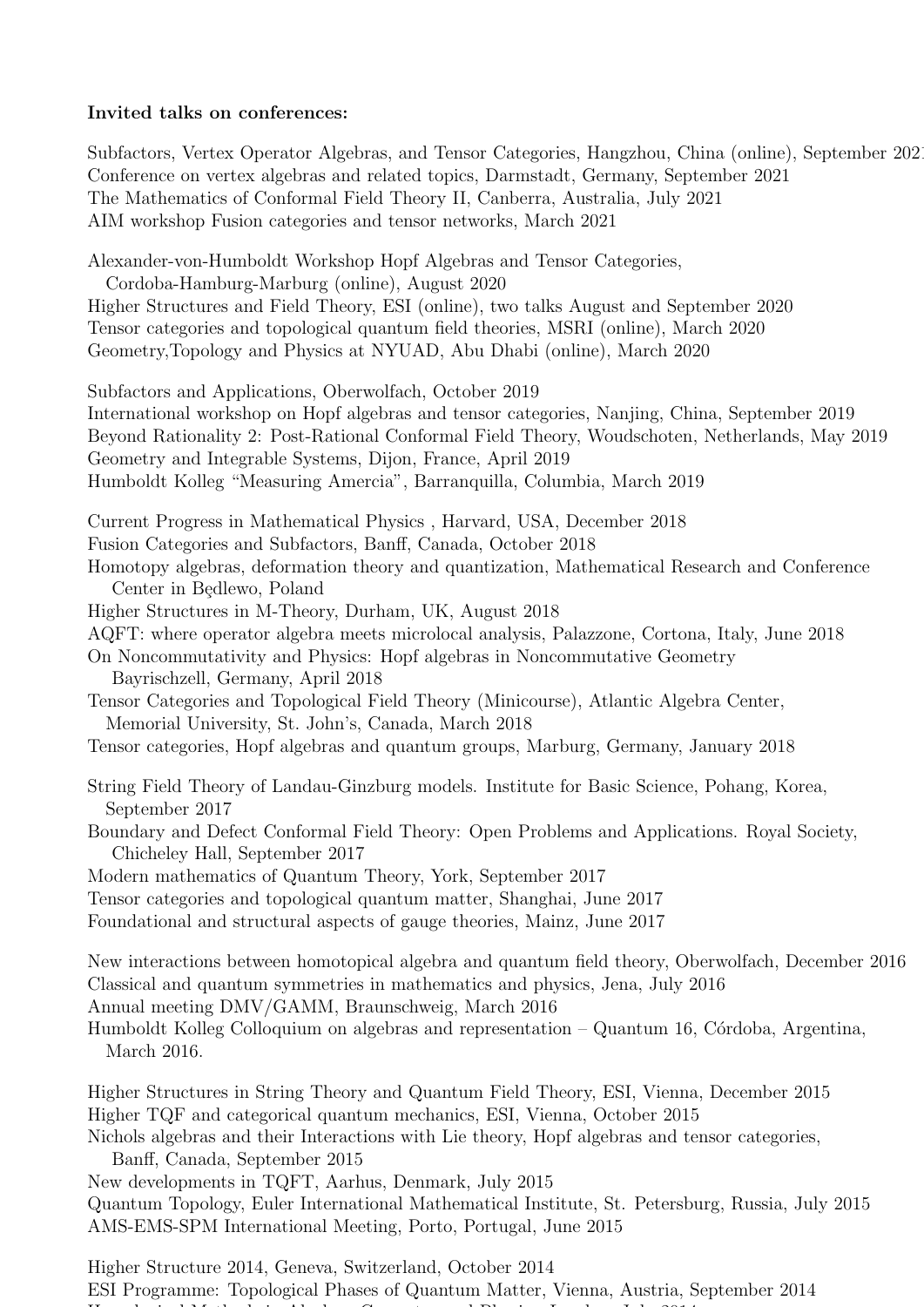Modern trends in topological field theory, ESI, Vienna, March 2013 Structures on Tensor Categories and Topological Field Theories, Erlangen, Germany, March 2013 Moduli, operads, dynamics, Kongsberg, Norway, July 2013 Nederlands Mathematisch Congress, Nijmegen, April 2013

Opening talk of the Bielefeld graduate school in theoretical sciencies, November 2012 IV Congreso Latinoamericano de matematicos, Cordoba, Argentina, August 2012 ESI Program on K-Theory and Quantum Fields Integrable lattice models and quantum field theories, Wuppertal, February 2012.

DMV Annual Meeting, Cologne, September 2011 Memorial Conference for Maximilian Kreuzer, Vienna, June 2011 Simons workshop on Bethe ansatz and branes, Stony Brook, March 2011

25th Nordic Network Meeting on "Strings, Fields and Branes, KTH Stockholm, March 2010

Algebraic and topological aspects of D-branes, Würzburg, December 2009 Darstellungstheorietage, Jena, November 2009 Lie algebras, vertex algebras and automorphic forms, Edinburgh, September 2009 Seminar Sophus Lie, Göttingen, July 2009 Workshop "Strings, fields and topology", Oberwolfach, June 2009

5th European Congress of mathematics, Amsterdam, July 2008 Colloquium in honour of Michael G. Schmidt, Heidelberg, September 2008

Conference in Mathematical Physics on the Occasion of Jürg Fröhlich's 61st Birthday, Zurich, July 2007 Joint Meeting UMI-DMV, Perugia, June 2007

Future trends in mathematical physics, Hanover, October 2006 International congress of mathematicians, Madrid, August 2006 18th Workshop on "Foundations and Constructive Aspects of QFT", Hamburg, May 2006

Lie algebras, vertex operator algebras and their applications, NC state university, Raleigh, NC, May 2005.

Non-commutative geometry and representation theory in mathematical physics, Karlstad, Schweden, July 2004

Applications of K-theory to theoretical physics, Institut Poincaré, Paris, March 2004

First RTGF Meeting (Red Temática de Geometría y Física), Madrid, November 2003 36th International Symposium Ahrenshoop, Berlin, August 2003 AMS Spring Meeting, Bloomington, IN, April 2003

35th International Symposium Ahrenshoop, Berlin, August 2002

"TH-2202", International Conference on Theoretical Physics Paris, UNESCO, 22-27 July 2002 XXIV International Colloquium on Group Theoretical Methods in Physics, Paris, July 2002 EuroConference "Vector Bundles on Algebraic Curves" VBAC 2002 Luminy, July 2002 GDR "Journées Lyonnaises", Lyon, June 2002

Workshop on "String Theory and Complex Geometry". Bad Honnef, Germany, April 2002 6th Informal U.K. 1 day meeting on 2-dimensional integrable models, and conformal field theory. Oxford, April 2002

66. Annual Meeting of the German Physical Society, Leipzig , March 2002

RTN Workshop "Conformal symmetry and strings", Anttila, Sweden, September 2001 NATO Workshop "Statistical field theories", Como, Italy, June 2001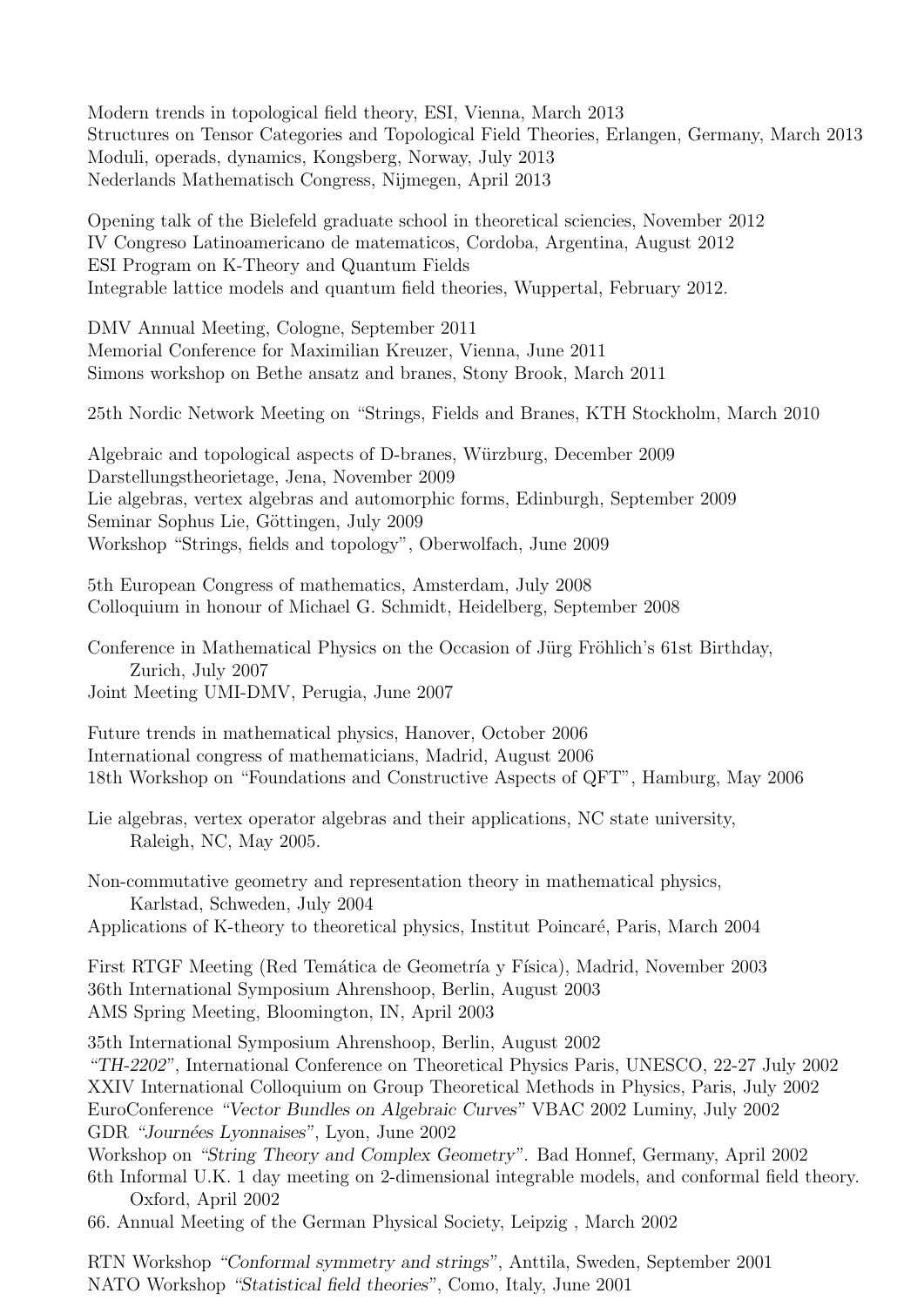"Géometrie algébrique complexe", conference at CIRM, Luminy, November 2000 TMR conference "Non-perturbative quantum effects 2000", Paris, September 2000 24th Johns Hopkins Workshop "Nonperturbative QFT methods and their applications", Budapest, August 2000

XIII International Congress on Mathematical Physics, London, July 2000

3rd European Congress of Mathematics, Barcelona, July 2000

9th Marcel Grossmann Meeting, Rome July 2000

"Algebra 2000", Pacific Institute for the Mathematical Sciences, Edmonton, Canada, June 2000 GDR "Structures non perturbatives en théorie des champs et des cordes, ENS Lyon, May 2000

"Non-Commutative Gauge Theory", Lorentz Center, Leiden, Netherlands, November 1999 "Mesoscopic systems", Ascona, Switzerland, July 1999

'Geometry and quantization of symplectic manifolds and quantum integrable systems" Ascona, Switzerland, July 1999

"D-branes, vector bundles and bound states", IHES, Bures-sur-Yvette, June 1999

"Conformal field theory of D-branes", DESY, September 1998 31st International Symposium Ahrenshoop, Buckow, September 1997

UC Lie Algebra Workshop, Santa Cruz, California, December 1996 XXVIII Summer Institute on "String Theory and Extended Objects," ENS Paris, August 1996 XXI International Colloquium on Group Theoretical Methods in Physics, Goslar, July 1996

XIth International Congress of Mathematical Physics, Paris, July 1994 Symposium on Mathematical Physics, Enschede, Netherlands June 1994 Jahrestagung der Deutschen Physikalischen Gesellschaft, Hamburg, March 1994 3rd International Conference on Mathematical Physics, String Theory and Quantum Gravity,

Alushta, Ukraine, May 1993.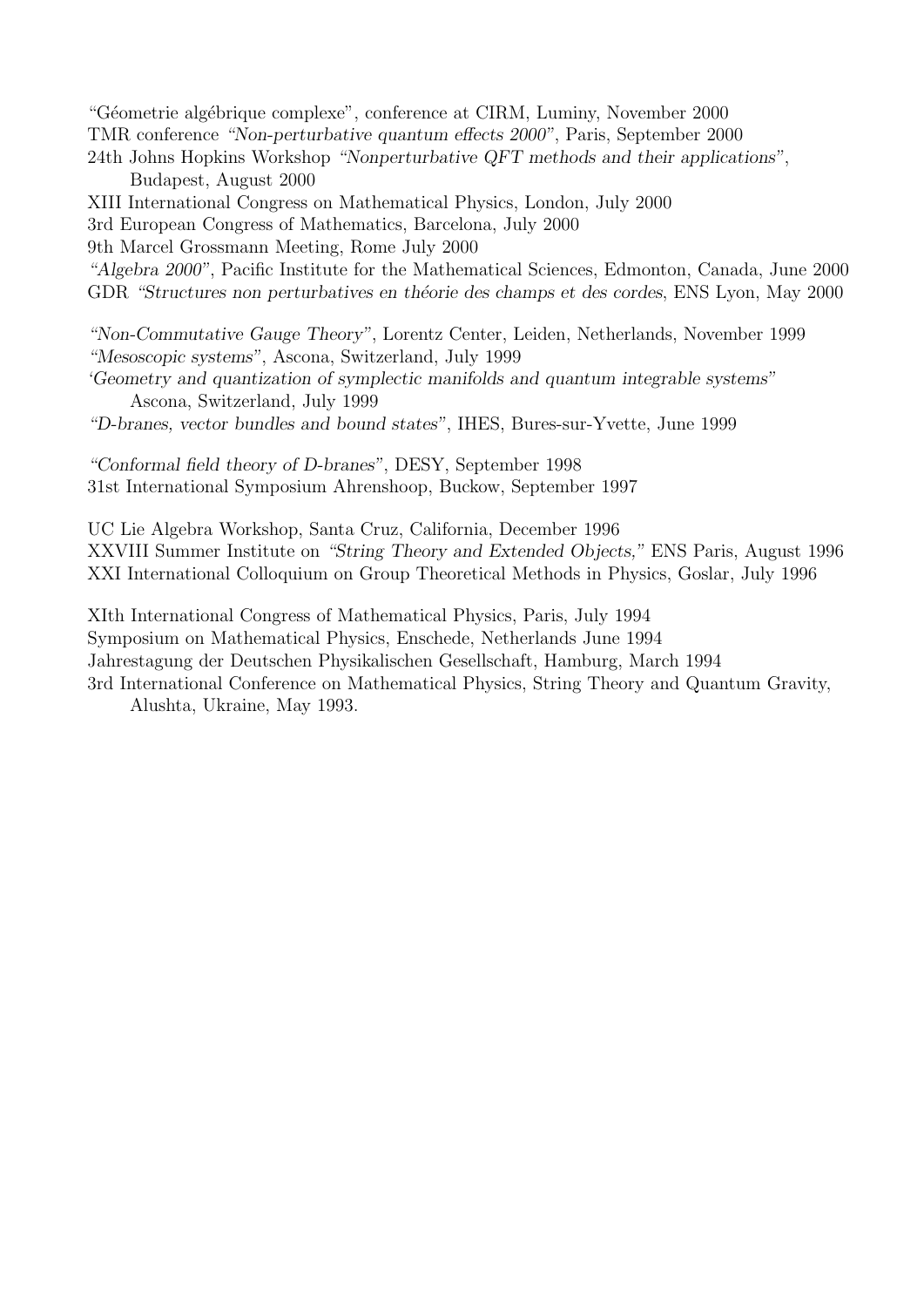Workshops at the "Mathematisches Forschungsinstitut Oberwolfach": " Subfactors and Applications", October 2019 "New interactions between homotopical algebra", December 2016 "Factorization Algebras and Functorial Field Theories", May 2016 "Subfactors and Conformal Field Theory", March 2015 "Deformation Methods in Mathematics and Physics ", September 2010 "Geometry, quantum fields and strings", June 2010 "Strings, fields and topology", June 2009 "Infinite-dimensional Lie theory", December 2006 "Gerbes, twisted K-theory and conformal field theory", August 2005 "Mathematical aspects of string theory", April 1999 "Generalized Kac-Moody algebras", July 1998 "Verlinde formulae and conformal blocks", March 1997 Workshops at the Erwin-Schrödinger-Institut, Vienna: "Higher Structures and Field Theory", October 2019 "Higher structures in string theory and quantum field theory", December 2015 "Higher topological quantum field theory and categorical quantum mechanics", October 2015 "Topological phases of quantum matter", September 2014 " Modern trends in topological field theory", March 2014 "K-Theory and Quantum Fields", June 2012 "Quantum Field Theory on Curved Space-times and Curved Target Spaces", March 2010 "Operator Algebras and Conformal Quantum Field Theory", September 2008 "Gerbes, Groupoids and Quantum Field Theory", June 2006 "Tensor categories in mathematics and physics", June 2004 "Mathematical Aspects of String Theory", September 2001 "Duality, String Theory and M-Theory", April 2000 "Applications of integrability", September 1999 "Quantization, generalized BRS cohomology and anomalies", October 1998 "Conformal and topological field theories and integrability", March 1996

"Beyond the standard model", workshop in Bad Honnef, Germany, March 2001, 1997, 1995, 1994, 1993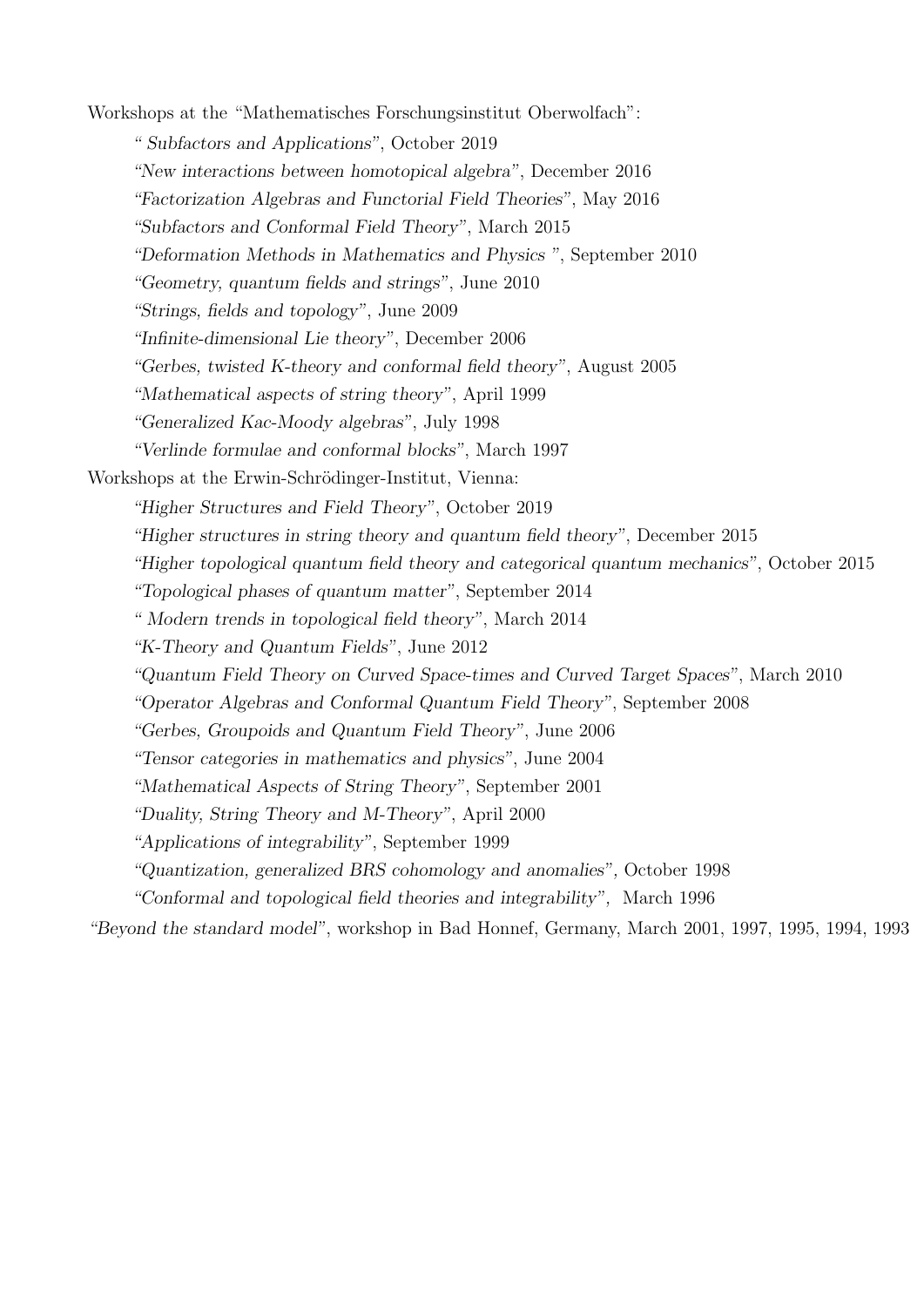#### Invited Seminars:

2021 More about CFT correlators One world IAMP mathematical physics seminar, December 2021 (online)

Topological field theories with boundaries – applications to tensor networks and representation theory Center for quantum mathematics, Odense, Denmark, November 2021

Bulk fields in conformal field theory Higher Structures & Field Theory Seminar, Erlangen, Wien, Würzburg, München, November 2021

Rigidity in conformal field theory and (vertex) algebras beyond rigidity Subfactors, Vertex Operator Algebras, and Tensor Categories, Hangzhou, China (online), September 2021

Rigidity in conformal field theory and (vertex) algebras beyond rigidity Conference on vertex algebras and related topics, Darmstadt, Germany, September 2021

More about bulk fields The Mathematics of Conformal Field Theory II, Canberra, Australia (online), March 2021

Quantum groups and antipodes Colloquium Cardiff (online), March 2021

Topological field theories with boundaries and symmetries of tensor networks AIM Workshop Fusion categories and tensor networks (online), March 2021

2020 Relative Serre functors, Frobenius algebras and some applications to conformal field theory University of Münster, Germany, December 2020

Topological field theories with boundaries – about tensor networks and Frobenius-Schur indicators University of Würzburg, Germany, December 2020

Topological field theories with boundaries - some constructions and some applications Uqsl-seminar (online), November 2020

Topological field theories with boundaries - some constructions and some applications ESI, Vienna, Austria (online), September 2020

Modular tensor categories and topological field theories Humboldt Workshop Hopf Algebras and Tensor Categories (online), August 2020

Bulk fields in conformal field theory ESI, Vienna, Austria (online), August 2020

Bulk fields in conformal field theory Nottingham (online), United Kingdom, June 2020

Bulk fields in conformal field theory MSRI (online), Berkeley, March 2020

Bulk fields in conformal field theory NYAD (online), Abu Dhabi, March 2020

String nets and invariants of mapping class groups University of Copenhagen, January 2020

2019 Bulk fields in conformal field theory Odense, Denmark, December 2019

> String net models and CFT correlators Nijmegen, The Netherlands, December 2019

String nets and invariants of mapping class groups Oberwolfach, October 2019

String net models and CFT correlators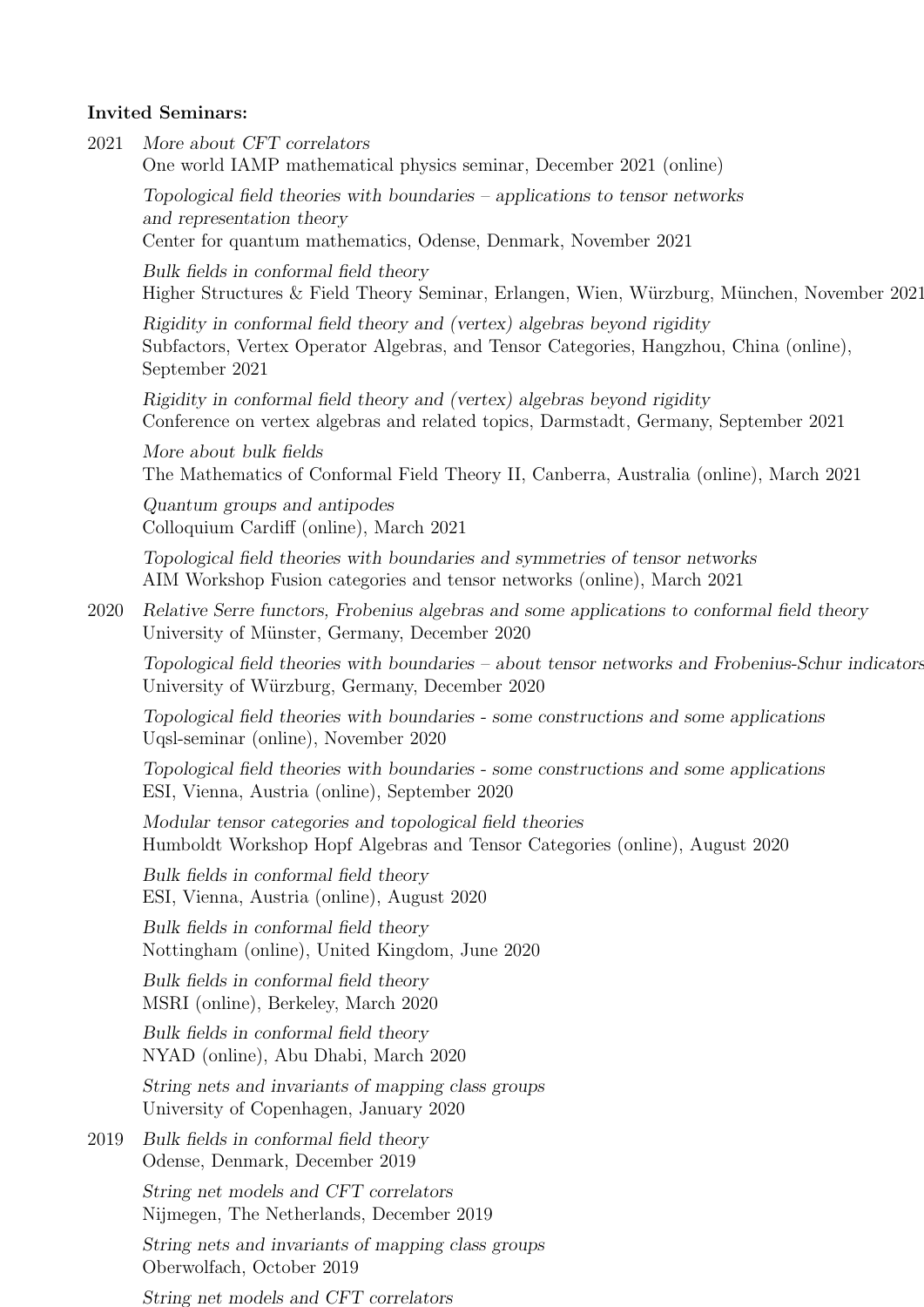Quantum groups and antipodes University of Alberta, Edmonton, Canada, October 2018

More about modular functors

Homotopy algebras, deformation theory and quantization, Mathematical Research and Conference Center in Będlewo, Poland, September 2018

Logarithmic conformal field theory - an attempt at a status report Higher Structures in M-Theory, LMS-EPSRC Symposium, Durham, UK, August 2018

Topological field theory beyond semisimplicity AQFT: where operator algebra meets microlocal analysis, Palazzone, Cortona, Italy, June 2018

State sum models beyond semisimplicity Bayrischzell, Germany, April 2018

Coends, a Lego-Teichmüller game and correlators in (non-)semisimple conformal field theory Université Lyon I, March 2017

Tensor Categories and Topological Field Theory (Minicourse), Atlantic Algebra Center, Memorial University, St. John's, Canada,

Eilenberg-Watts calculus for finite categories and a bimodule Radford  $S<sup>4</sup>$  theorem Workshop Workshop Tensor categories, Hopf algebras and quantum groups, Marburg, January 2018

2017 Boundary conditions and defects in low-dimensional field theories Workshop String Field Theory of Landau-Ginzburg models, Pohang, Korea, September 2017

CFT with and without Boundaries: from a Holographic Picture to Logarithmic CFTs Boundary and Defect Conformal Field Theory: Open Problems and Applications. Royal Society, Chicheley Hall, September 2017

Coends, a Lego-Teichmüller game and correlators in (non-)semisimple conformal field theory Modern mathematics of Quantum Theory, York, September 2017

Defects in topological field theory: new tools and applications in physics Workshop on Tensor categories and topological quantum matter, Shanghai, June 2017

Tensor categories and topological field theories and how to obtain them from Dijkgraaf-Witten theories

Workshop on Tensor categories and topological quantum matter, Shanghai, June 2017

Higher structures in Dijkgraaf-Witten theories

Workshop on Foundational and structural aspects of gauge theories, Mainz, June 2017

Eilenberg-Watts calculus for finite categories and a bimodule Radford  $S<sup>4</sup>$  theorem Transformation groups and mathematical physics, Jacobs University Bremen, March 2017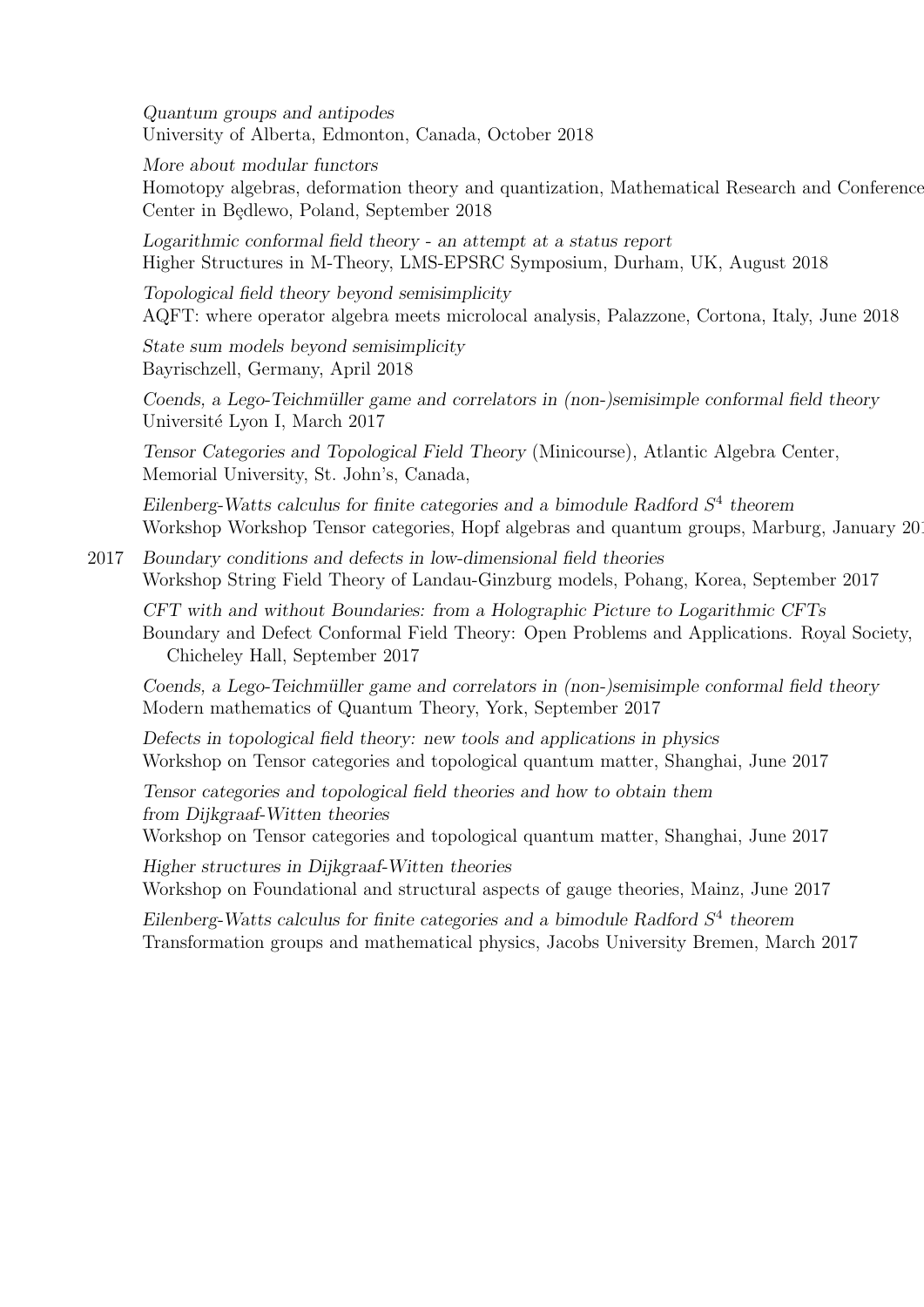A Lego-Teichmüller game for logarithmic conformal field theories Utrecht, The Netherlands, March 2017

Eilenberg-Watts calculus for finite categories and a bimodule Radford  $S<sup>4</sup>$  theorem Workshop on quantum topology, Lille, France, March 2017

2016 Turaev-Viro theories from non-semisimple spherical categories Workshop on New interactions between homotopical algebra and quantum field theory Oberwolfach, Germany, December 2016

Defects in topological field theory: from categorical tools to applications in representation theory Université de Montpellier, October 2016

Defects in topological field theory: new tools and applications in physics Université Paris 6, France, October 2016

Corellators for non semi-simple CFTs MIT, USA, October 2016

Defects in topological field theory: from categorical tools to applications in physics and representation theory Jena, Germany, July 2016

Categorical tools for state sum constructions Braunschweig, Germany, March 2016

TV theories with defects and representation theory Córdoba, Argentina, March 2016

2015 State sum constructions of extended TFTs and defects Erwin Schrödinger Institute, Vienna, December 2015

> An isomorphism in representation theory and its interpretation in TFT University of Vienna, Austria, December 2015

Traces for bimodule categories, generalized Wilson lines and generalized onformal blocks Erwin Schrödinger Institute, Vienna, October 2015

Conformal field theory, tensor categories and module categories Banff, Canada, September 2015

Surface defects in TV theories, Brauer Picard groups and some relations representation theory University of Aarhus, Denmark, July 2015

TV theories with defects and representation theory Euler International Mathematical Institute, St. Petersburg, Russia, July 2015

Invariants for mapping class group actions from ribbon Hopf algebra automorphisms University of Leipzig, Germany, July 2015

Invariants for mapping class group actions from ribbon Hopf algebra automorphisms University of Darmstadt, Germany, June 2015

TFT with defects and representation theory University of Jena, June 2015

Invariants for mapping class group actions from ribbon Hopf algebra automorphisms AMS-EMS-SPM International Meeting, Porto, Portugal, June 2015

Symmetries and defects in 3d TFT AMS-EMS-SPM International Meeting, Porto, Portugal, June 2015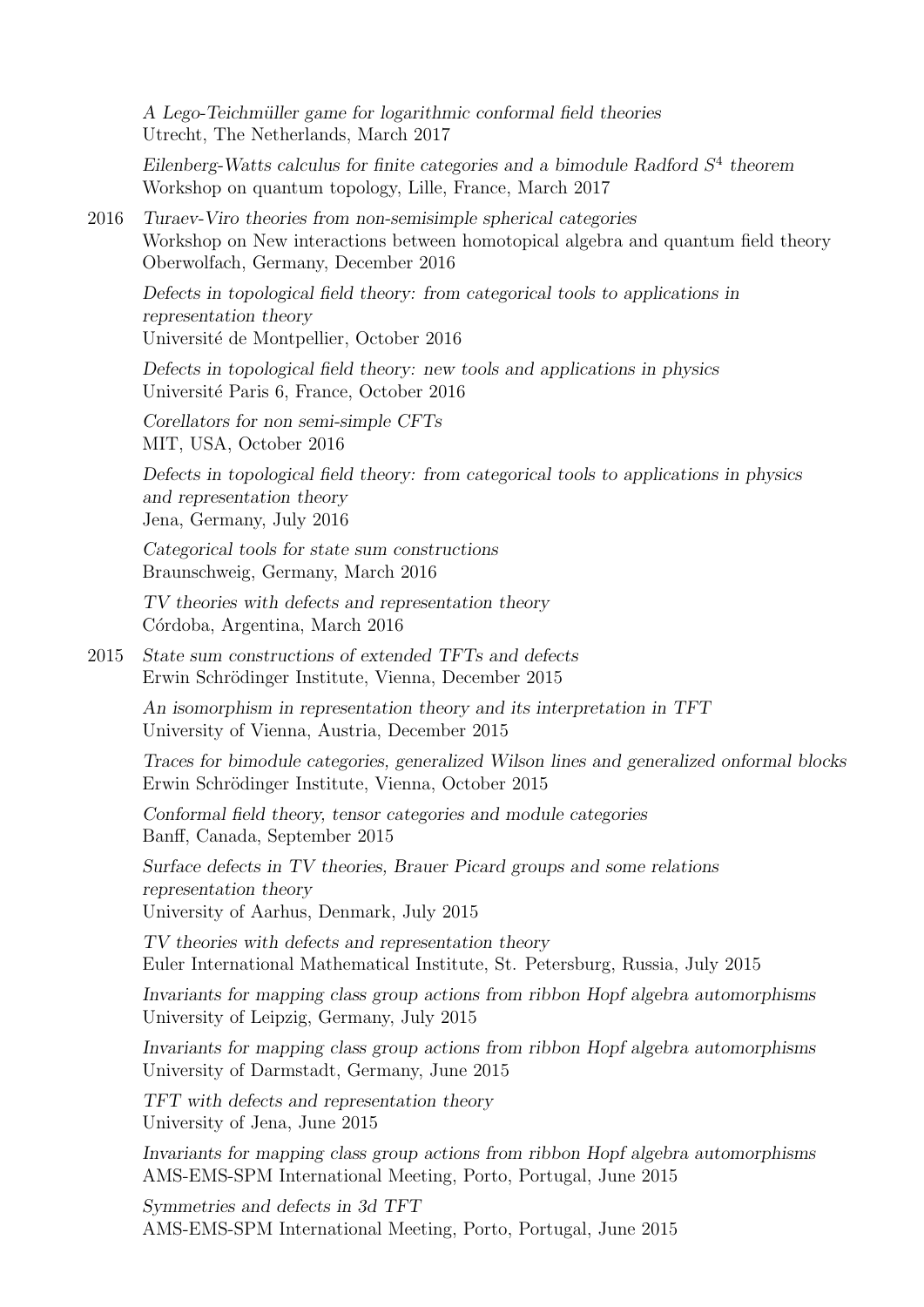TFT with defects and representation theory University of Potsdam, May 2015

Defects in topological field theory and an isomorphism in representation theory University of Leipzig, May 2015

RCFT correlators and surface defects in three-dimensional topological field theory Workshop on Subfactors and Conformal Field Theory, Mathematisches Forschungsinstitut Oberwolfach, Germany, March 2015

2014 Boundary conditions and defects in three-dimensional topological field theory University of Geneva, Switzerland, October 2014

Surface Defects, Symmetries and Dualities Erwin Schrödinger Institute, Vienna, March 2014

Boundary conditions and defects in three-dimensional topological field theory City University London, Great Britain, July 2014

Surface defects and symmetries University of Ghent, Belgium, July 2014

Symmetries and defects in 3d topological field theories Stringmath 2014, Edmonton, Canada, June 2014

Invariants for mapping class group actions from ribbon Hopf algebra automorphisms Erwin Schrödinger Institute, Vienna, March 2014

Invariants for mapping class group actions from ribbon Hopf algebra automorphisms University of Erlangen, Germany, March 2014

Some applications of module categories to field theories University of Dijon, France, January 2014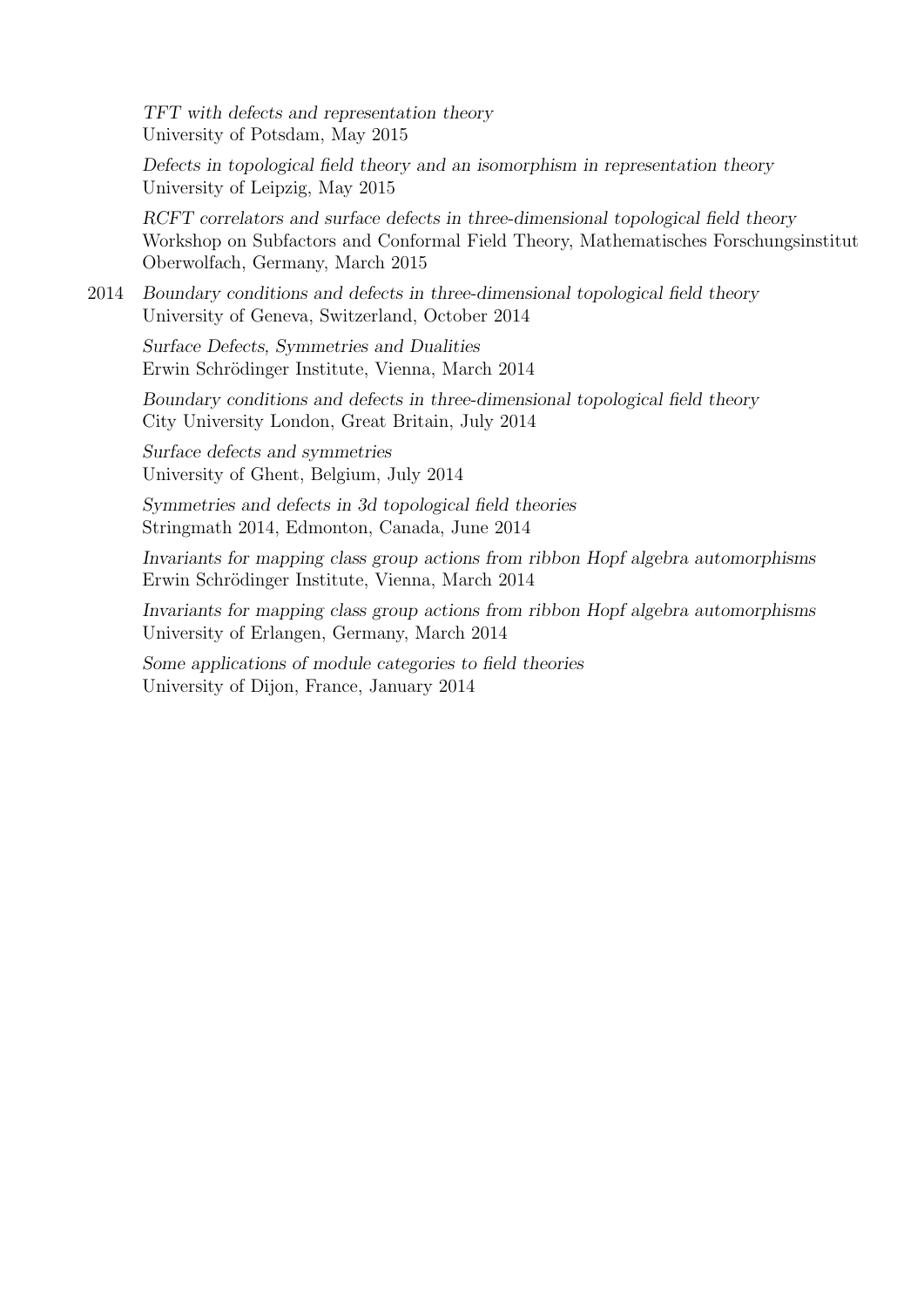2013 Surface defects in topological field theories: construction, classification and applications University of Göttingen, Germany, November 2013 Surface defects in topological field theories: construction, classification and applications University of Bonn, Germany, November 2013

Defects in TFTs and module categories University of Heidelberg, Germany, July 2013

Module categories and boundary conditions for three-dimensional topological field theories Moduli, operads and dynamics, Kongsberg, Norway, July 2013

Module categories and some of their applications to field theories University of Bielefeld, April 2013

Module categories and some of their applications Nederlands Mathematisch Congress 2013, Nijmegen, April 2013

The Drinfeld double: geometric and algebraic aspects University of Nijmegen, April 2013

2012 Large groups in mathematics, small scales in physics and a reason for finding integer numbers Opening talk of the Bielefeld graduate school in theoretical sciences, November 2012

Boundary conditions and defects in 3d TFT University of Karlstad, Sweden, September 2012

Invariants for mapping class group actions from ribbon Hopf algebra automorphisms IV Congreso Latinoamericano de matematicos, Cordoba, Argentina, August 2012

Bicategories for boundary conditions and surface defects in 3d TFT LMU Munich, July 2012

Bicategories for boundary conditions and surface defects in 3d TFT ESI Program on K-Theory and Quantum Fields, June 2012

Modular invariant Frobenius algebras from ribbon Hopf algebra automorphisms Integrable lattice models and quantum field theories, Wuppertal, February 2012.

2011 Bicategories in field theories - an invitation Annual meeting of the DMV, Cologne, September 2011

> Bicategories in field theories - an invitation Memorial conference for Maximilian Kreuzer, Vienna, June 2011

The Drinfeld double and some generalizations: algebraic and geometic aspects University of Marburg, Germany, May 2011

Some tools for equivariant constructions in bicategories and their applications to conformal field theory Simons Center, Stony Brook, USA, March 2011

Some tools for equivariant constructions in bicategories and their applications to conformal field theory Ecole Normale Supérieure Lyon, February 2011

The Drinfeld double and some generalizations: algebraic and geometic aspects Ecole Normale Supérieure Lyon, February 2011

Dualities and defects: lessons from the target space and from the worldsheet Ecole Normale Supérieure Paris, February 2011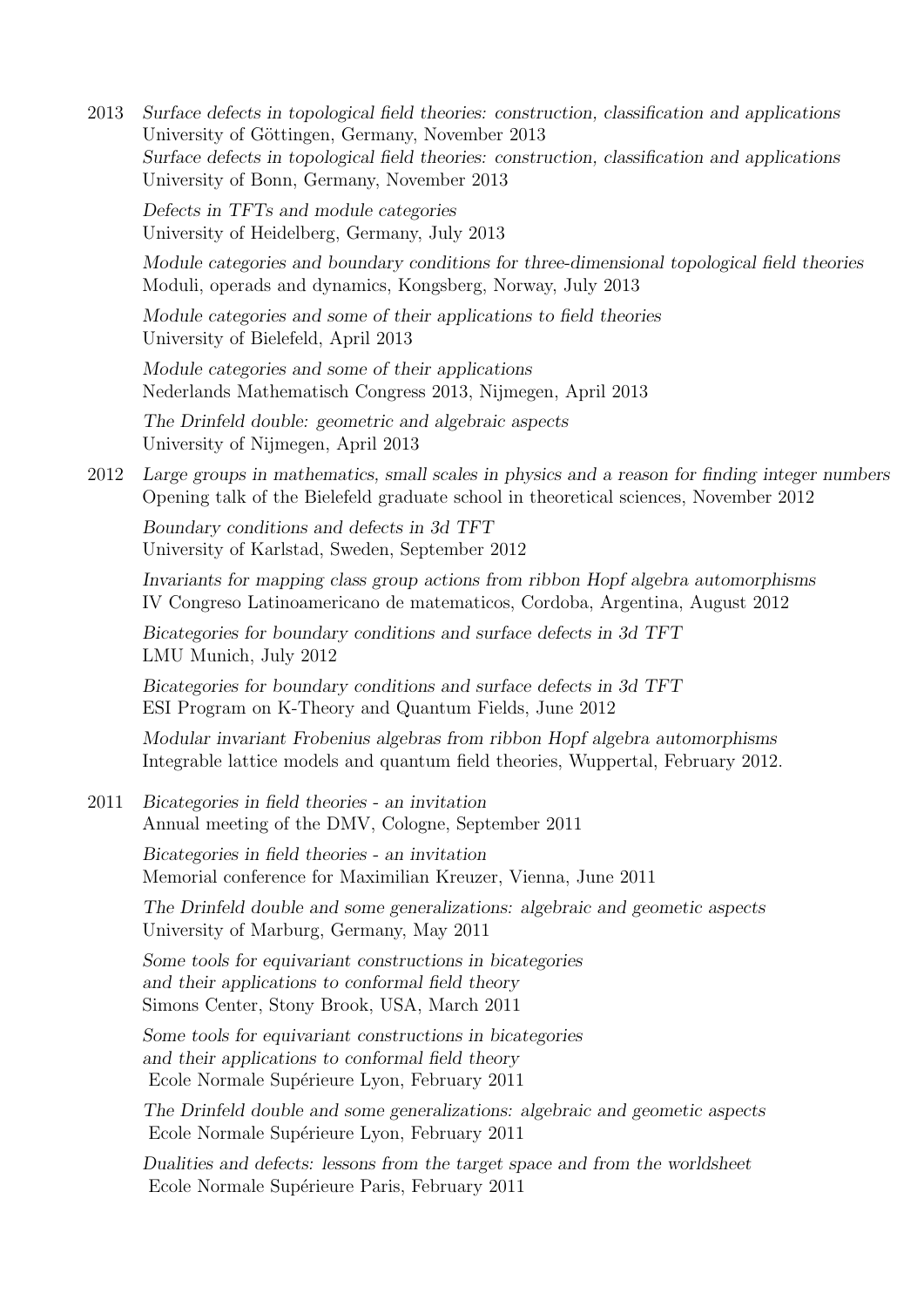The Drinfeld double and some generalizations: algebraic and geometic aspects University of Cardiff, Wales, February 2011

2010 Geometric and algebraic structures for general crossed modules Workshop Deformation methods in mathematics and physics, Oberwolfach, September 2010

Gerbes on Lie groupoids CRCG Workshop - Higher Structures in Topology and Geometry IV, Göttingen, June 2010

Bibranes: target space geometry for worldsheet conformal defects KTH Stockholm, 25th Nordic Meeting on Strings, Fields and Branes, March 2010

2009 Bundle gerbes, D-branes and Orientifolds University of Würzburg, December 2009

> Rational conformal field theory beyond semi-simplicity – challenges and puzzles University of Jena, November 2009

Mapping class group representations and conformal boundary conditions Workshop "Lie algebras, vertex algebras and automorphic forms" Edinburgh, September 2009

Frobenius algebras in modular tensor categories Summer school "Structures in Lie Representation" Jacobs University Bremen, August 2009

The fundamental gerbe of a compact simply-connected Lie group Seminar Sophus Lie, Göttingen, Germany, July 2009

CFT and algebra in braided tensor categories Workshop on Strings, Fields and Topology Mathematisches Forschungsinstitut Oberwolfach, Germany, June 2009

Bundle gerbes: A geometric framework for Wess-Zumino terms Mathematical Physics Colloquium Karlstad, Sweden, June 2009

Frobenius algebras, Hopf algebras and konformal quantum field theory Mathematical Physics Colloquium Erlangen, May 2009

Bundle gerbes and surface holonomy Mathematical Colloquium Bonn, January 2009

#### 2008 Bundle gerbes and surface holonomy Mathematical Colloquium Münster, October 2008

Bundle gerbes: A geometric framework for Wess-Zumino terms Institute for theoretical physics, University of Heidelberg, Heidelberg, September 2008

Modules and bimodules for bundle gerbes: Wess-Zumino terms for defects and boundaries Erwin-Schrödinger-Institute, Vienna, Austria, September 2008

Bundle gerbes and surface holonomy 5 European Congress on Mathematics, Amsterdam, July 2008

Bundle gerbes and surface holonomy Mathematical physics seminar, RU Utrecht, May 2008

Topological field theory, conformal field theory and Frobenius algebras Mathematics Department Göteborg, Sweden. February 2008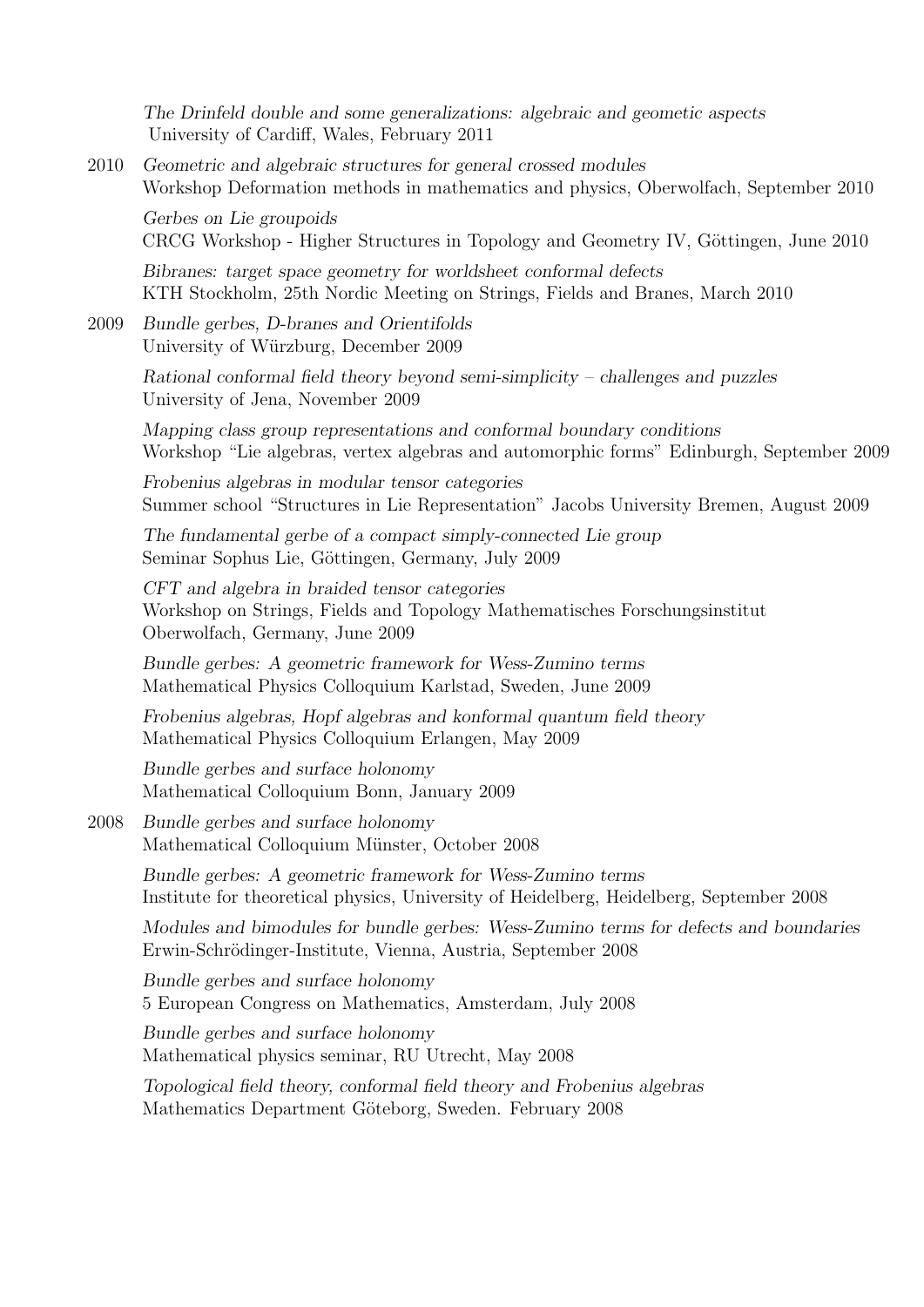Topological field theory, conformal field theory and Frobenius algebras Albert-Einstein-Institute, Golm, Germany. February 2008

Topologische Feldtheorie, konforme Feldtheorie und Frobenius-Algebren Fachbereich Mathematik der Universität Regensburg, Germany. January 2008

2007 Topological defects and duality in conformal field theory Universit`a di Roma II (Tor Vergata), Italy, October 2007,

> Algebren, Bimoduln und Symmetrien Bundle gerbes and surface holonomy Institut f"ur Mathematik der Universität Göttingen, Germany. July 2007

Algebren, Bimoduln und konforme Feldtheorie Institut für Mathematik der Universität Augsburg, Germany. July 2007

Target space geometry for world sheet topological defects Conference in Mathematical Physics on the Occasion of Jürg Fröhlich's 61st Birthday, Zurich, July 2007

Frobenius algebras in tensor categories and conformal field theory Joint Meeting UMI-DMV, Perugia, Italy, June 2007

Gerbe modules and gerbe bimodules Fachbereich Mathematik der Universität Potsdam, Germany. May 2007

Topologische Feldtheorie, konforme Feldtheorie und Frobenius-Algebren Fachbereich Mathematik der Universität Bochum, Germany. Januar 2007

#### 2006 Gerbes and loop groups

Workshop on infinite-dimensional Lie theory, Mathematisches Forschungsinstitut Oberwolfach, Germany, December 2006

Topologische Feldtheorie, konforme Feldtheorie und Frobenius-Algebren Fachbereich Mathematik der Universität Paderborn, Germany. November 2006

Topologische Feldtheorie, konforme Feldtheorie und Frobenius-Algebren Fachbereich Mathematik der Universität Göttingen, Germany. November 2006

Topologische Defekte in zweidimensionalen Feldtheorien – mathematische und physikalische Aspel Fakultät für Physik und Mathematik der Universität Hannover, Germany. October 2006

Categorification and correlation functions in conformal field theory ICM 2006, Madrid, August 2006

Bimodules and braiding Technical University Darmstadt, Germany, July 2006

Unoriented WZW models and holonomy of bundle gerbes Erwin-Schrödinger-Institute, Vienna, Austria, June 2006

Remarks on rational conformal field theories on unoriented surfaces

18th Workshop on "Foundations and Constructive Aspects of QFT", Hamburg, May 2006

Unoriented WZW models and holonomy of bundle gerbes Biséminaire Mathématiques-Physique, École Normale Supérieure Paris, March 2006

Frobenius algebras, topological and conformal field theory Mathematics Department, Universiteit van Amsterdam, Netherlands, February 2006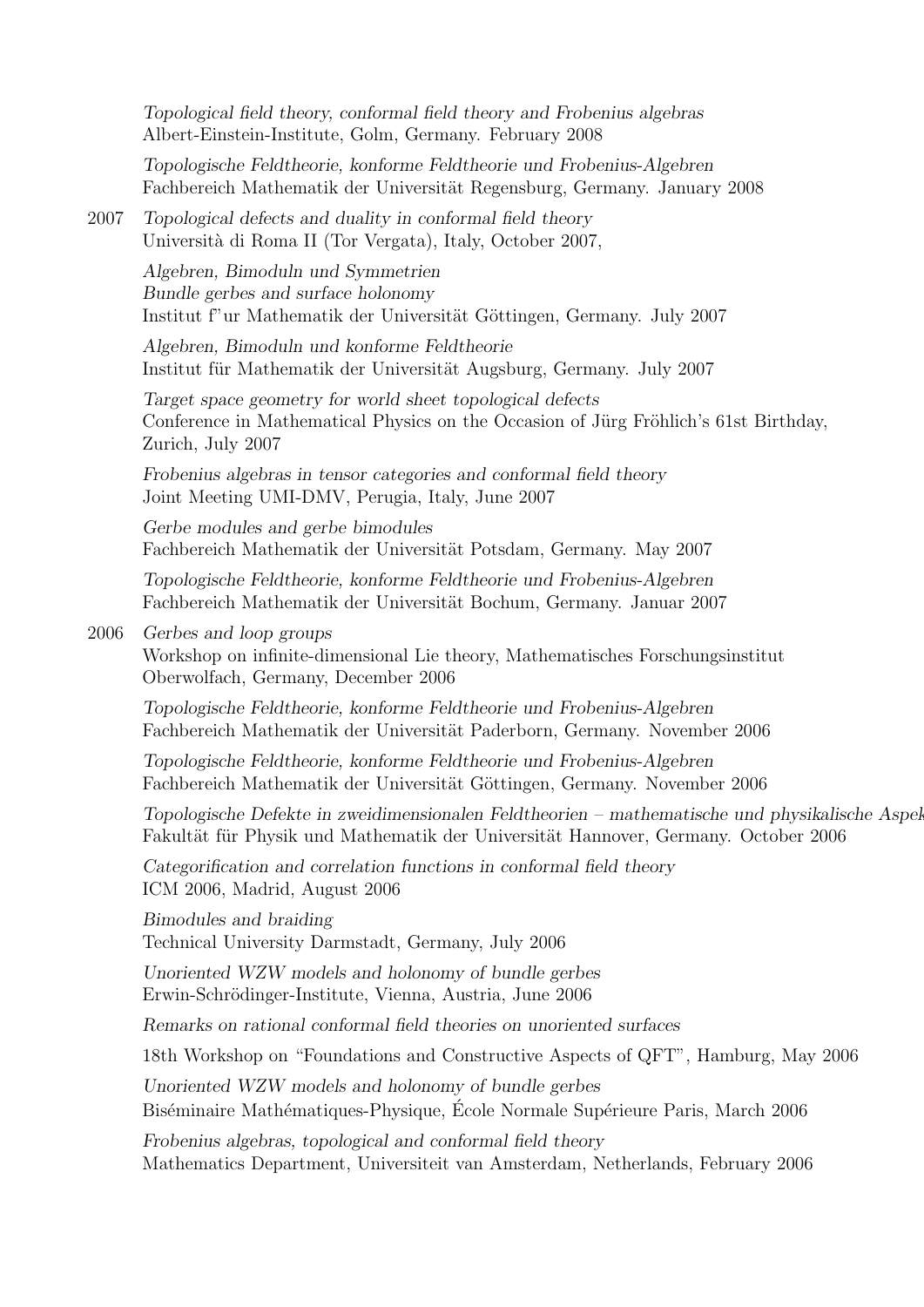Topologische Feldtheorie, konforme Feldtheorie und Frobenius-Algebren Fachbereich Mathematik der Universität Frankfurt, Germany. January 2006

2005 Algèbres de Frobenius, thèories topologiques et théories conformes Mathematics Department, University of Fribourg, Switzerland, November 2005

Defects and dualities in rational conformal field theories Colloquium at Trinity college, Dublin, September 2005

What are subgroups of quantum groups and why do we study them? Colloquium at Technical University of Darmstadt, June 2005

What are subgroups of quantum groups and why do we study them? Colloquium at the University of Münster, June 2005

Twining characters and Picard groups in rational conformal field theories Lie algebras, vertex operator algebras and their applications, NC State University, Raleigh, NC, May 2005

TFT construction of RCFT correlators – a tour through examples Two talks at ETH Zürich, May 2005.

Algebraic aspects of rational conformal field theories LPTHE, Université Paris 6, March 2005

2004 Picard groups in rational conformal field theory Non-commutative geometry and representation theory in mathematical physics, Karlstad, Schweden,  $\alpha$ 

Conformal field theory: questions that have been studied and questions one should ask DESY colloquium, Hamburg, June 2004

Categories and categorification in low dimensional field theories Applications of K-theory to theoretical physics, Institut Poincaré, Paris, March 2004

Algebra and representation theory in braided tensor categories Mathematics Department, HU Berlin, February 2004

2003 Algebras in Tensor categories and conformal field theory First RTGF Meeting (Red Temática de Geometría y Física), Madrid, November 2003

Algebras in Tensor categories and conformal field theory International University Bremen, November 2003

Algebras in Tensor categories and conformal field theory AMS Spring Meeting, Bloomington, IN, April 2003

Flux stabilization and generalized minimal surfaces Altenberg workshop, Germany, February 2003

Conformal field theory: questions that have been studied and questions one should ask University of Kaiserslautern, Germany, February 2003

Strings in Group manifolds and a generalized minimal surface problem Graduiertenkolleg Mathematik, RWTH Aachen, February 2003

Defects, boundaries and Frobenius algebras DIAS, Dublin, Ireland, January 2003

2002 Conformal field theory: questions that have been studied and questions one should ask University of Bonn, Bonn, Germany, November 2002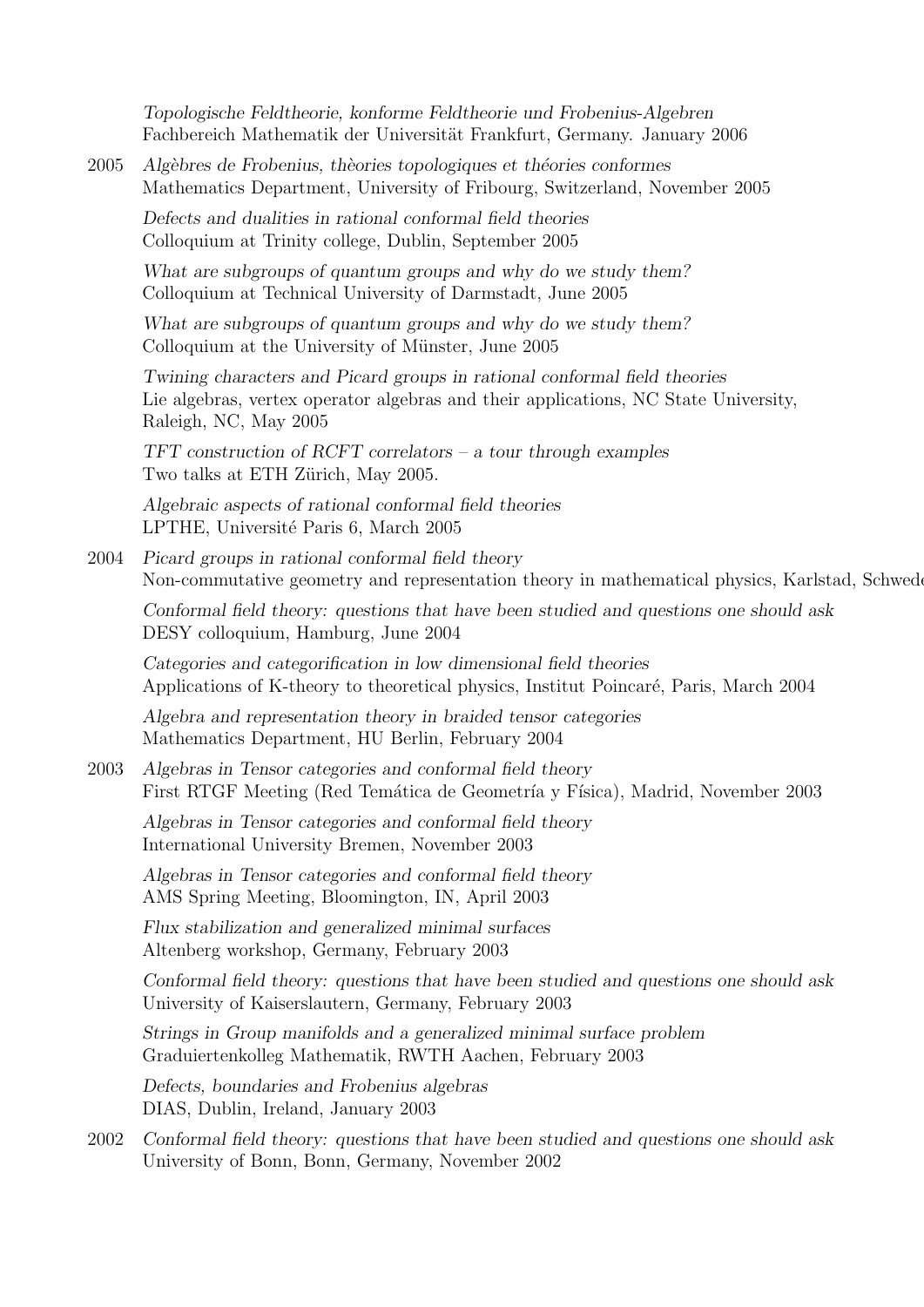Frobenius algebras in tensor categories and conformal field theory in two dimensions Three talks in the mathematics department, RWTH Aachen, November 2002

Defects, boundaries and Frobenius algebras 35th International Symposium Ahrenshoop, Berlin, August 1997

D-branes, boundaries and defects "TH-2202", International Conference on Theoretical Physics Paris, UNESCO, 22-27 July 2002

Strings, symmetries and representations XXIV International Colloquium on Group Theoretical Methods in Physics, Paris, July 2002

Vertex operators, conformal blocks and correlation functions I, II, III EuroConference "Vector Bundles on Algebraic Curves" VBAC 2002 Luminy, July 2002

Algebras in tensor categories and conformal field theory University of Hamburg, Germany, June 2002

Conformal field theories, Frobenius algebras and topological field theory GDR "Journées Lyonnaises", Lyon, June 2002

Frobenius algebras, triangulations and tensor categories Meeting on String Theory and Complex Geometry, Bad Honnef, Germany, April 2002

Conformal correlation functions, Frobenius algebras and triangulations 6th Informal U.K. 1 day meeting on 2-dimensional integrable models and conformal field theory. Oxford, Great Britain, April 2002

D-branes, open strings and tensor categories 66. Meeting of the German Physical Society, Leipzig, Germany, March 2002

Conformal boundary conditions and Frobenius algebras Max-Planck-Institute for gravitational physics, Golm, Germany, February 2002

Frobenius algebras, triangulations and tensor categories UC Davis, Davis, California, USA, February 2002

Frobenius algebras, triangulations and tensor categories UC Santa Cruz, Santa Cruz, California, USA January 2002

2001 Fuchsian Differential equations, Lie groups and correlation functions University of Tübingen, Germany, December 2001

> D-branes and conformally invariant boundary conditions Conformally invariant boundary conditions and Frobenius algebras Boundaries, D-branes and singularities Workshop on Mathematical aspects of string theory Erwin-Schrödinger-Institute, Vienna, Austria, September 2001

Solitonic sectors, conformal boundary conditions and 3-d TFT RTN Workshop "Conformal symmetry and strings", Anttila, Sweden, September 2001

Conformal boundary conditions and three-dimensional topological field theory NATO Workshop "Statistical field theories", Como, Italy, June 2001

The D-branes of Gepner models CERN, Geneva, Switzerland, June 2001

Conformal boundary conditions and three-dimensional topological field theory Max-Planck-Institute of Mathematics, Bonn, Germany, May 2001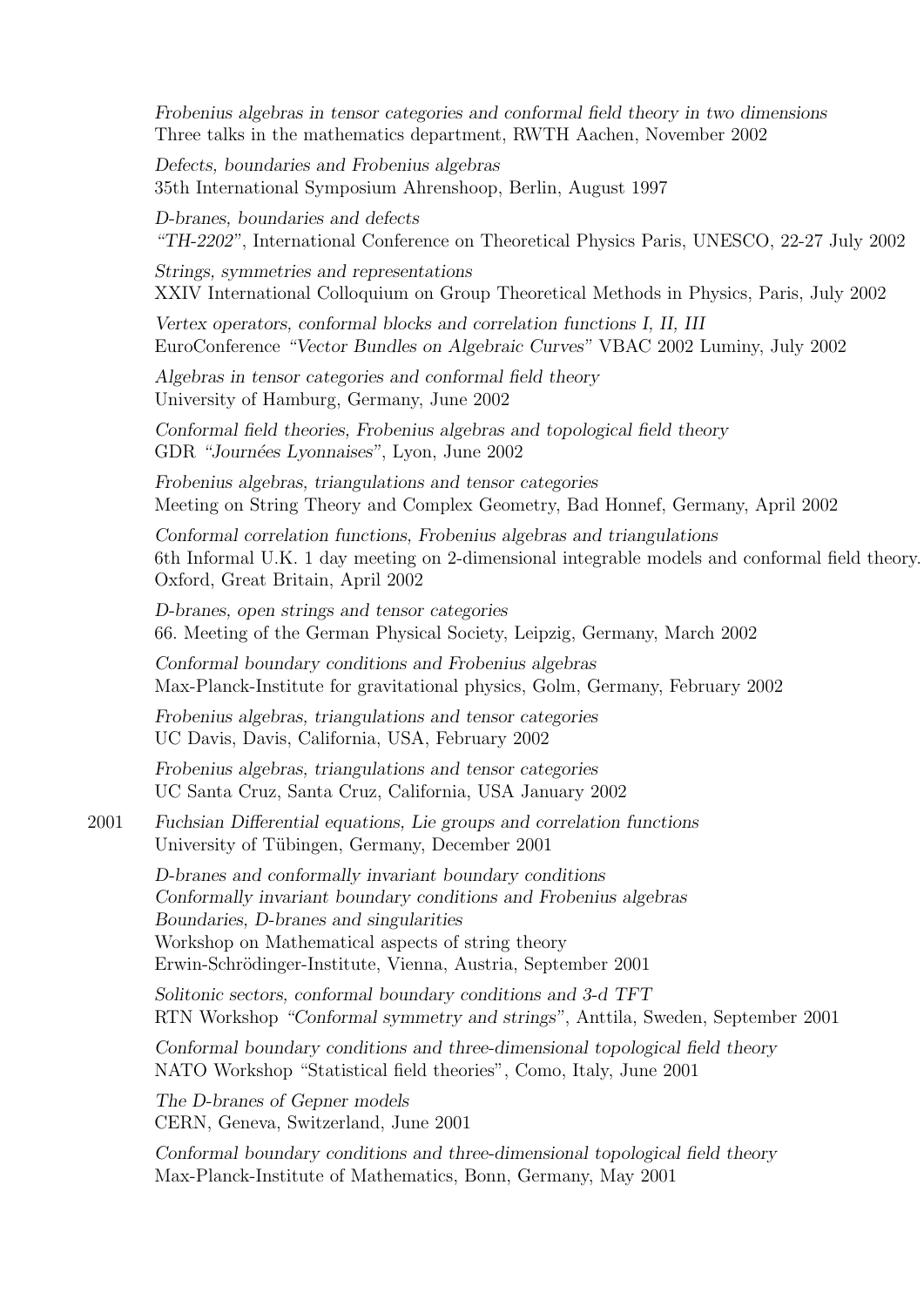Two-dimensional conformal field theory - some opportunities that have not been missed University of Cologne, Germany, April 2001

Boundary conditions in conformal field theory Beyond the Standard Model, Meeting at Bad Honnef, Germany, March 2001

Modularization and twining characters Technical University Munich, Germany, February 2001

Solitonic sectors, conformal boundary conditions and three-dimensional topological field theory University Paris XI, Orsay, France, February 2001

Boundaries, D-branes and singularities Institut Henri Poincar´e, Paris, France, January 2001

2000 Conformal boundary conditions and three-dimensional topological field theory University of Freiburg, Freiburg, Germany, December 2000

Boundaries, D-branes and singularities ETH Zürich, Switzerland, December 2000

Bundles of conformal blocks and their subbundles "Géometrie algébrique complexe", conference at CIRM, Luminy, November 2000

Bundles of conformal blocks and their subbundles ETH Zürich, Switzerland, November 2000

D-branes, open strings and quantum Hall fluids University of Aachen, Aachen, Germany, October 2000

Solitonic sectors, conformal boundary conditions and three-dimensional topological field theory TMR conference "Non-perturbative quantum effects 2000", Paris, September 2000

Boundaries, D-branes and singularities 24th Johns Hopkins Workshop on Nonperturbative QFT methods and their applications. Bolyai College, Budapest, Hungary, August 2000

Conformal boundary conditions and three-dimensional topological field theory XIII International Congress on Mathematical Physics Imperial College, London, UK, July 2000

D-brane conformal field theory and bundles of conformal blocks 3rd European Congress of Mathematics Barcelona, Spain, July 2000

D-branes on group manifolds and flux quantization Ninth Marcel Grossmann Meeting Rome, Italy, July 2000

Some applications of twining characters and orbit Lie algebras Algebra 2000, Pacific Institute for the Mathematical Sciences Edmonton, Canada, June 2000

Strings on group manifolds and generalized minimal surfaces University of Freiburg, Freiburg, Germany, June 2000

D-branes on group manifolds and flux quantization IHES, Bures-sur-Yvette, France, June 2000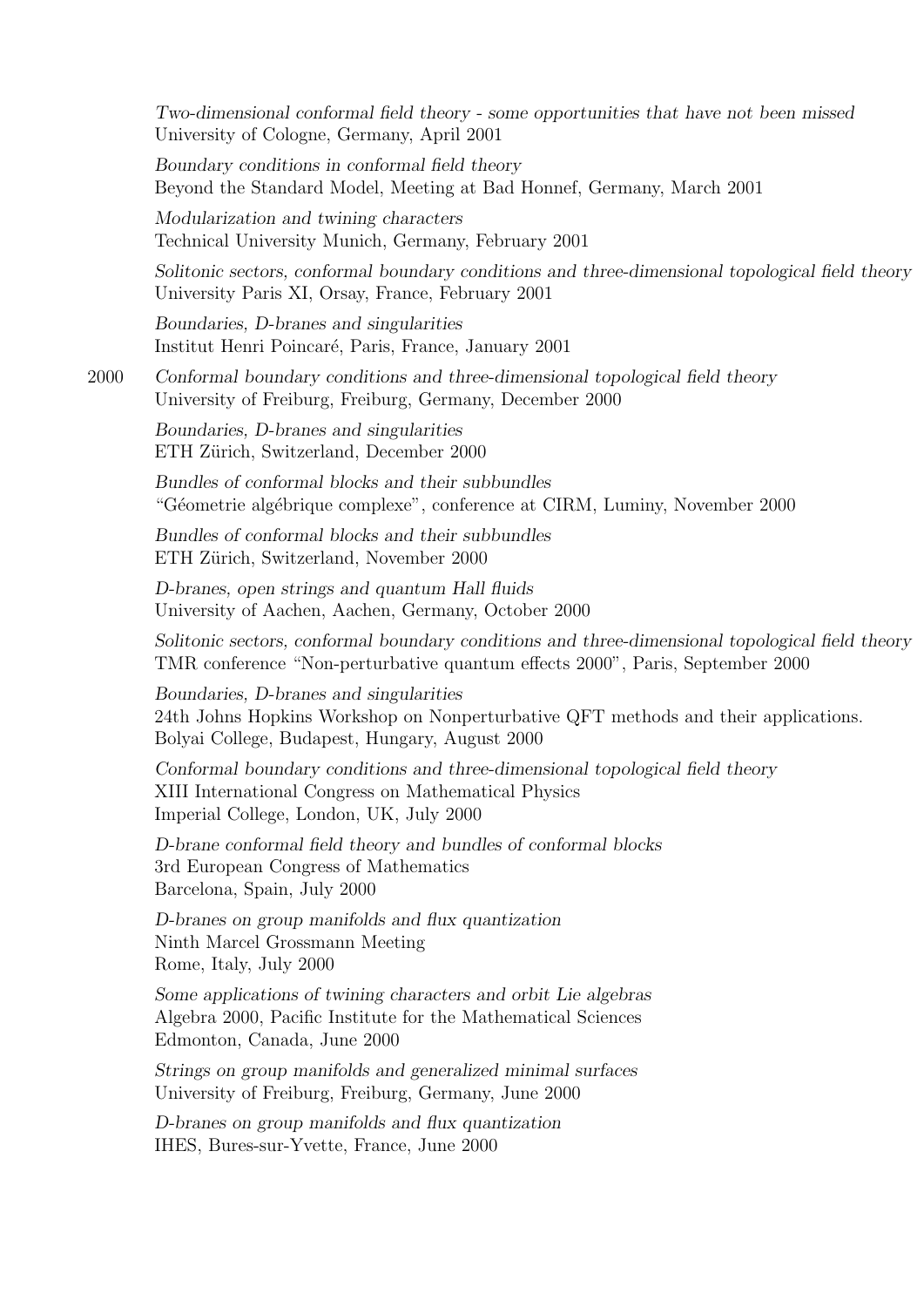What is and why do we study conformal field theory? University of Regensburg, Regensburg, Germany, May 2000

D-branes on group manifolds and flux quantization University of Heidelberg, Heidelberg, Germany, May 2000

Conformal boundary conditions and three-dimensional topological field theory GDR "Structures non perturbatives en théorie des champs et des cordes" ENS Lyon, France, May 2000

D-branes on group manifolds and flux quantization Workshop on Duality, String Theory and M-Theory Erwin-Schrödinger-Institute, Vienna, Austria, April 2000

D-branes on group manifolds and flux quantization UC Berkeley, Berkeley, California, USA, April 2000

D-branes on group manifolds and flux quantization Rutgers University, New Jersey, USA, March 2000

Conformal boundary conditions and three-dimensional topological field theory Rutgers University, Mathematics Department, New Jersey, USA, March 2000

Conformal boundary conditions and three-dimensional topological field theory Séminaire commun Ecole Polytechnique - Ecole Normale Supérieure Groupes quantiques, France, March 2000

Conformal boundary conditions and three-dimensional topological field theory NIKHEF, Amsterdam, The Netherlands, March 2000

Non-simply conncected Lie groups and chiral conformal field theory Séminaire Dual, Université de Nantes, France, February 2000

1999 Conformal boundary conditions and three-dimensional topological field theory Séminaire Commun École Normale Supérieure – LPTHE, Paris, December 1999

Symmetry breaking and WZW branes Workshop on Non-Commutative Gauge Theory Lorentz Center, Leiden, The Netherlands, November 1999

Symmetry breaking and WZW branes Workshop on applications of integrability Erwin-Schrödinger-Institute, Vienna, Austria, September 1999

Some remarks on conformally invariant boundary condition Workshop on mesoscopic systems Ascona, Switzerland, July 1999

Traces on bundles of conformal blocks and boundary conditions in CFT Workshop on Geometry and quantization of symplectic manifolds and quantum integrable systems Ascona, Switzerland, July 1999

D-branes and broken bulk symmetries Workshop on D-branes, vector bundles and bound states, IHES, Bures-sur-Yvette, France, June 1999

D-branes and broken bulk symmetries University of Torino, Torino, Italy, May 1999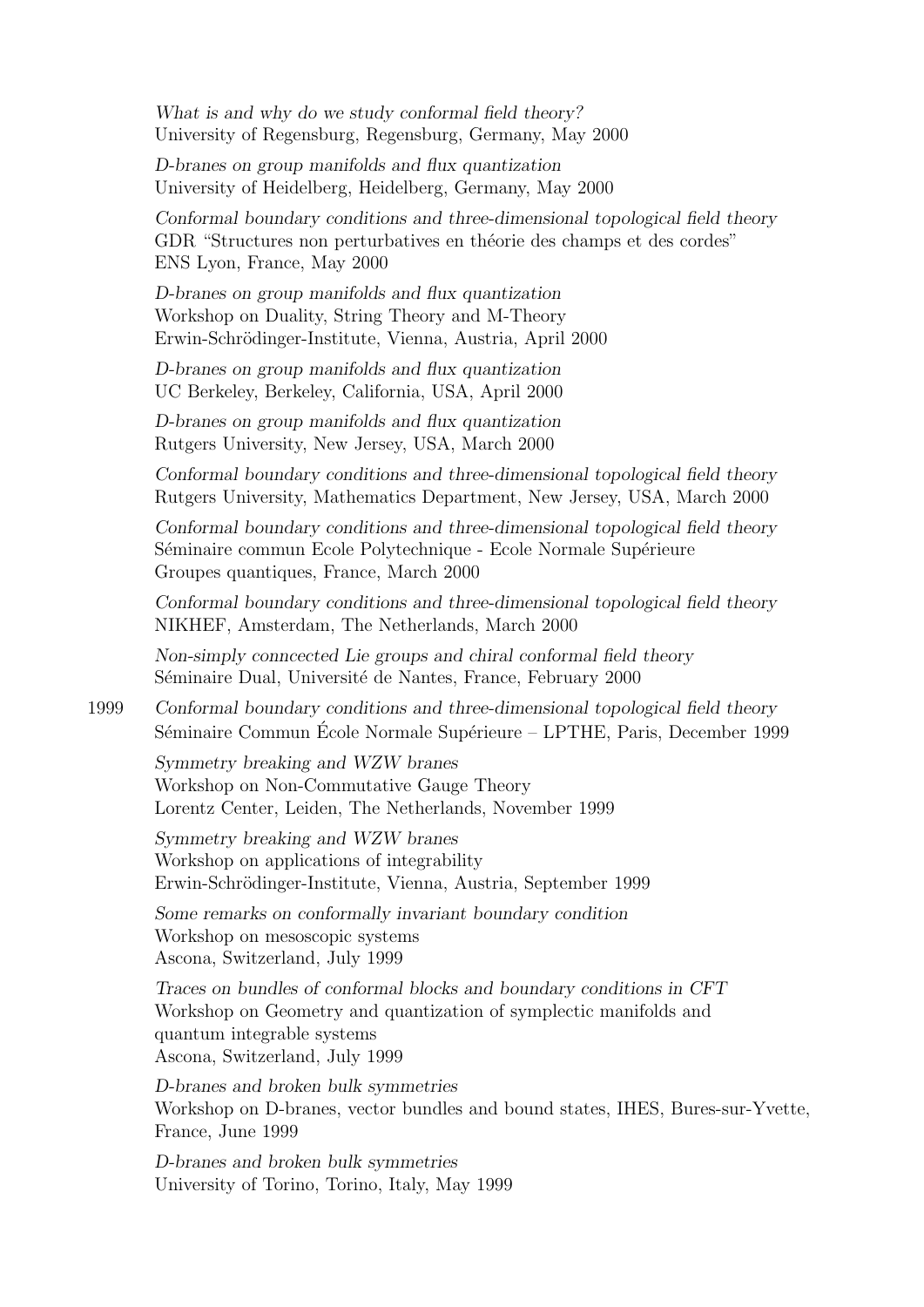D-brane CFT and traces on bundles of conformal blocks Workshop on mathematical aspects of string theory, Mathematisches Forschungsinstitut Oberwolfach, Germany, April 1999,

D-brane conformal field theory Ecole Polytechnique Palaiseau, France, April 1999

Boundary conditions in conformal field theory UC Berkeley, Mathematics Department, Berkeley, California, USA, March 1999

D-brane conformal field theory UC Berkeley, Berkeley, California, USA, March 1999

Introduction to boundary conformal field theory 3 lectures at ETH Hönggerberg, Zürich, Switzerland

1998 Boundary conditions for open strings and tadpole cancellation Workshop on BRST quantization and anomalies, Erwin-Schrödinger-Institute, Vienna, Austria, October 1998.

> Simple currents, orbifolds and T-duality Workshop on "Conformal field theory of D-branes", DESY, Hamburg, Germany, September 1998.

Twining characters and orbit Lie algebras Workshop on Generalized Kac-Moody algebras, Mathematisches Forschungsinstitut Oberwolfach, Germany, July 1998,

Traces on spaces of conformal blocks Eötvös Lorand University, Budapest, Hungary, June 1998,

D-brane conformal field theory Eötvös Lorand University, Budapest, Hungary, June 1998,

D-brane conformal field theory Technical University of Vienna, Vienna, Austria, May 1998,

D-brane conformal field theory CERN, Geneva, Switzerland, March 1998,

D-branes: from free fields to non-trivial backgrounds University of Heidelberg, Heidelberg, Germany, January 1998

D-branes: from free fields to non-trivial backgrounds University of Kaiserslautern, Kaiserslautern, Germany, January 1998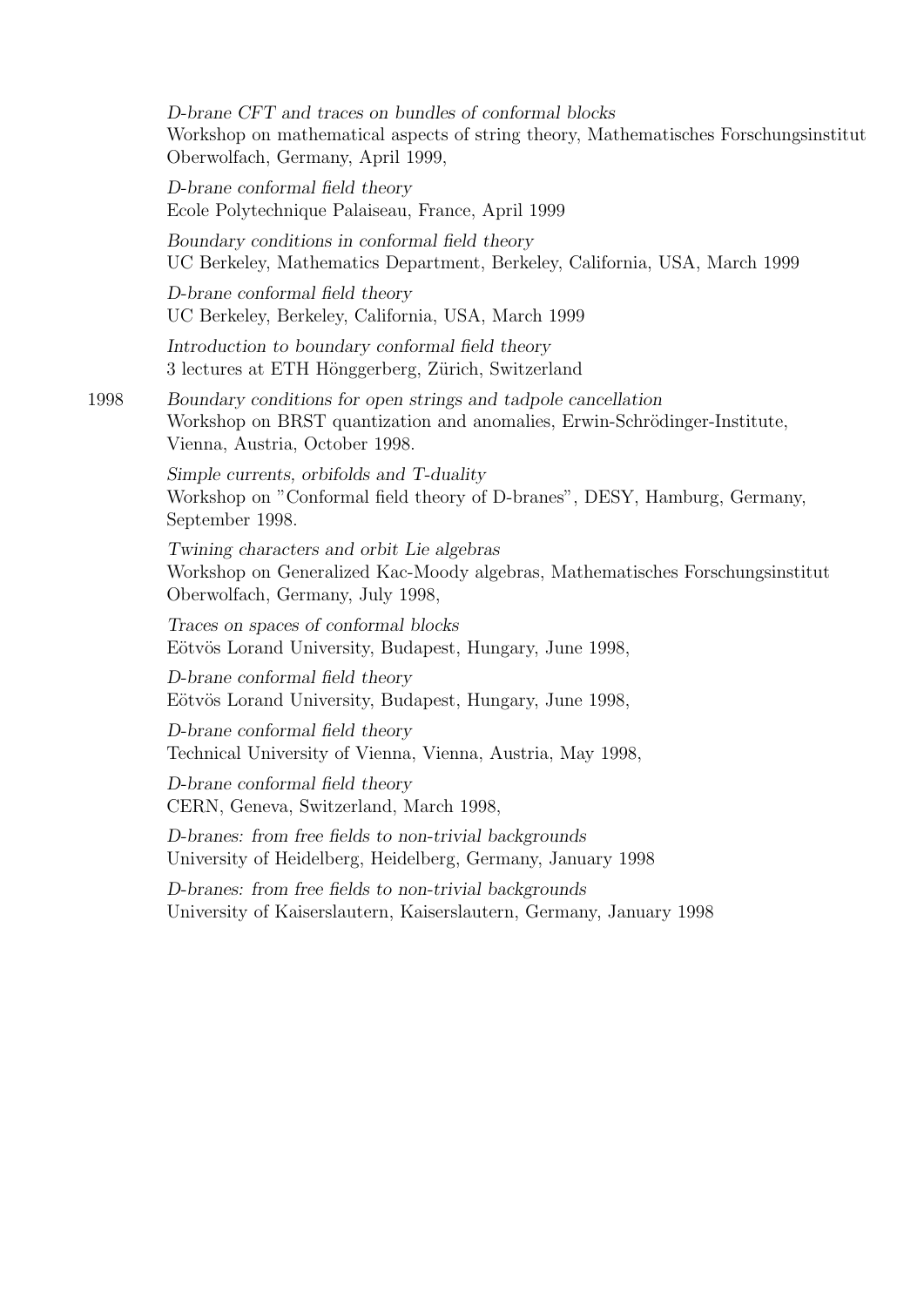1997 Twining characters and a classifying algebra for boundary conditions Universit`a di Roma II (Tor Vergata), Italy, December 1997,

> Boundary conditions in conformal field theory ETH Hönggerberg, Zürich, Switzerland, November 1997,

Twining characters and orbit Lie algebras ETH Zentrum, Zürich, Switzerland, November 1997,

Boundary conditions in conformal field theory Niels-Bohr-Institute, Copenhagen, Danmark, November 1997,

Boundary conditions in conformal field theory DESY, Hamburg, Germany, November 1997,

A classifying algebra for boundary conditions 31st International Ahrenshoop Symposium, Buckow, Germany, September 1997,

Coset conformal field theories, gauged WZW-models and fixed points NIKHEF, Amsterdam, The Netherlands, June 1997,

A systematic approach to cyclic orbifolds CERN, Geneva, Switzerland, June 1997,

A complex of coinvariants for conformal blocks Workshop on Verlinde formulae and conformal blocks, Mathematisches Forschungsinstitut Oberwolfach, Germany, March 1997,

Kac-Moody algebras, WZW-models, and Verlinde formulae for (non-)simply connected groups

Workshop on Verlinde formulae and conformal blocks, Mathematisches Forschungsinstitut Oberwolfach, Germany, March 1997,

Algebraic aspects of orbifold theories Beyond the Standard Model, Meeting at Bad Honnef, Germany, March 1997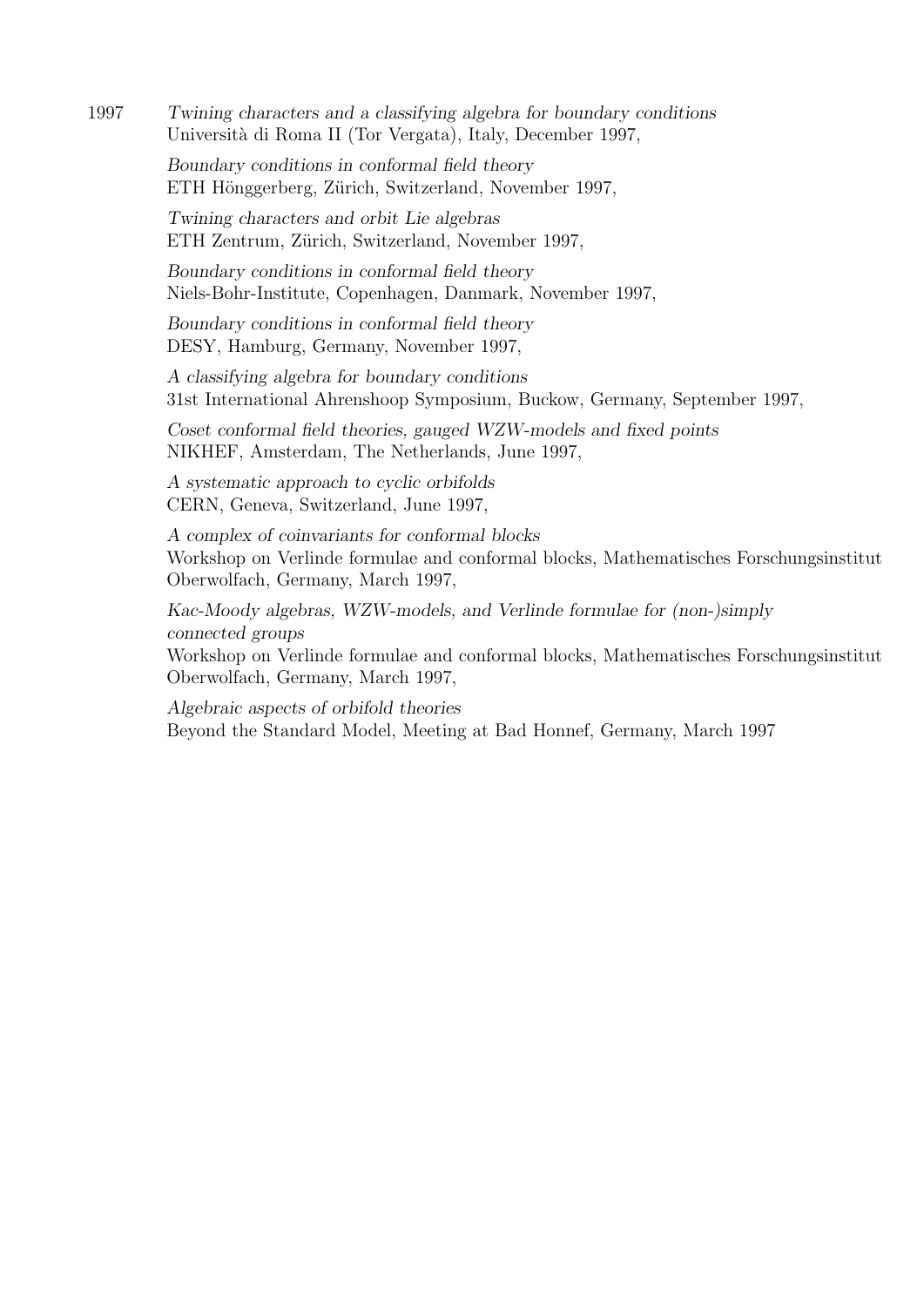1996 Outer automorphisms of (generalized) Kac-Moody algebras UC Lie Group and Lie Algebra Workshop, Santa Cruz, California, USA, December 1996,

Coset conformal field theories and fixed point theories USC, Los Angeles, California, USA, November 1996,

Twining characters and orbit Lie algebras UC Davis, Davis, California, USA November 1996,

Twining characters and orbit Lie algebras UC Riverside, Riverside, California, USA October 1996,

Coset theories, twining characters and orbit Lie algebras UC Berkeley, Berkeley, California, USA October 1996,

Twining characters and orbit Lie algebras UC Santa Cruz, Santa Cruz, California, USA October 1996,

Twining characters and orbit Lie algebras Séminaire sur la théorie des groupes (M. Duflo, B. Julia, M. Vergne) September 1996, Ecole Normale Superieure, Paris, France

Twining characters, orbit Lie algebras and coset theories XXVIII Summer Institute on String Theory and Extended objects, August 1996,

Ecole Normale Superieure, Paris, France

Twining characters and orbit Lie algebras XXI International Colloquium on Group Theoretical Methods in Physics July 1996, Goslar, Germany

Coset conformal field theories, gauged WZW-models and fixed points University of Mainz, Mainz, Germany, June 1996

Twining characters, coset conformal field theories and modular invariants Workshop on conformal and topological field theory and integrable models, Erwin-Schrödinger-Institute, Vienna, Austria, March 1996

Fixed point resolution in coset conformal field theories University of Kaiserslautern, Kaiserslautern, Germany, February 1996

Twining characters and orbit Lie algebras Séminaire commun Ecole Polytechnique - Ecole Normale Supérieure Groupes quantiques, Palaiseau, France, February 1996

Twining characters and orbit Lie algebras as a novel tool in conformal field theory IHES, Bures-sur-Yvette, France, January 1996

Galois symmetry in conformal field theory

DESY, Hamburg, Germany, January 1996